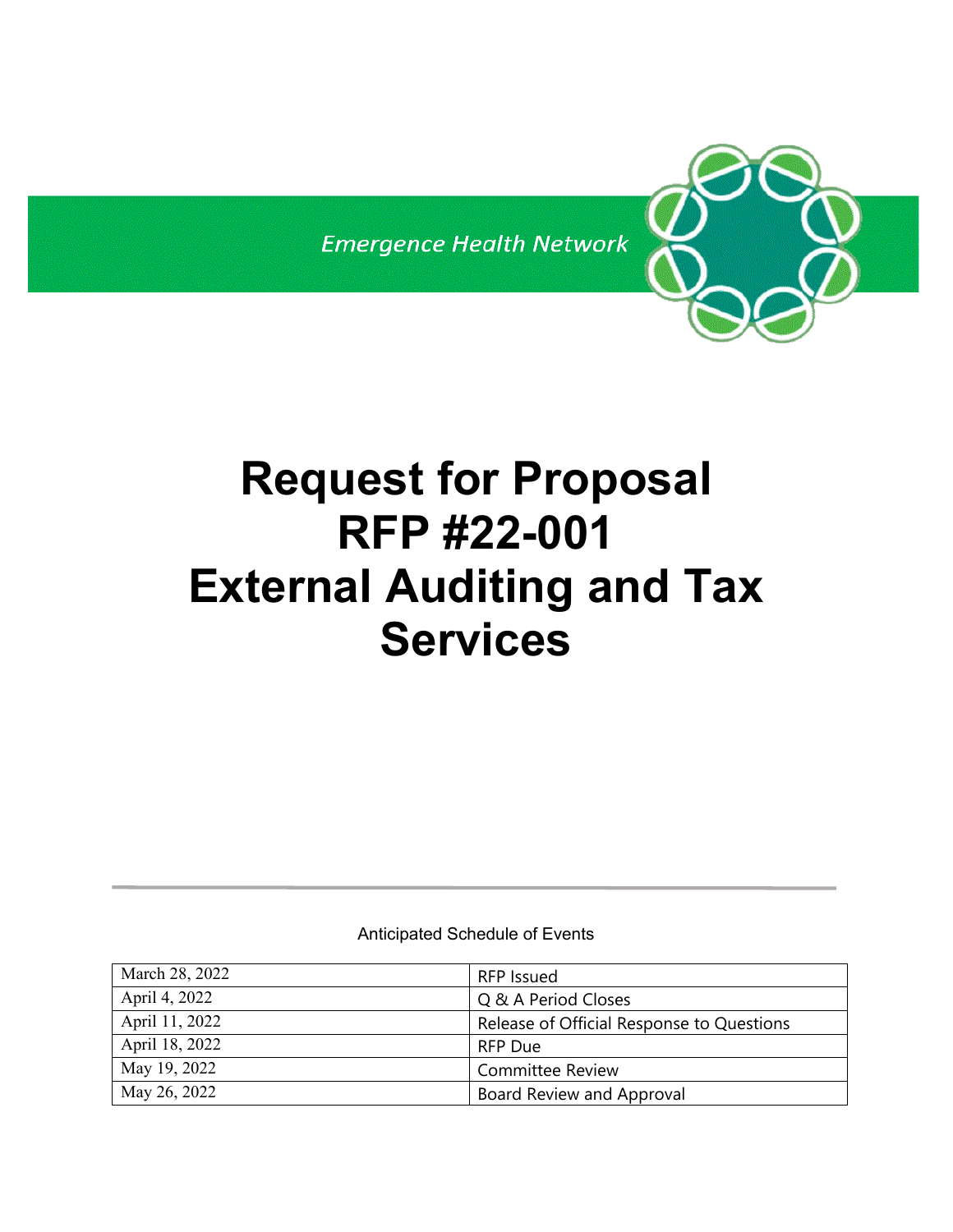

# **REQUEST FOR PROPOSAL RFP #22-001**

# **External Auditing and Tax Services**

# **Prepared for Emergence Health Network**

# **Table of Contents**

## **I. General Information**

### **II. Procurement Protocols & RFP Response Package Instructions**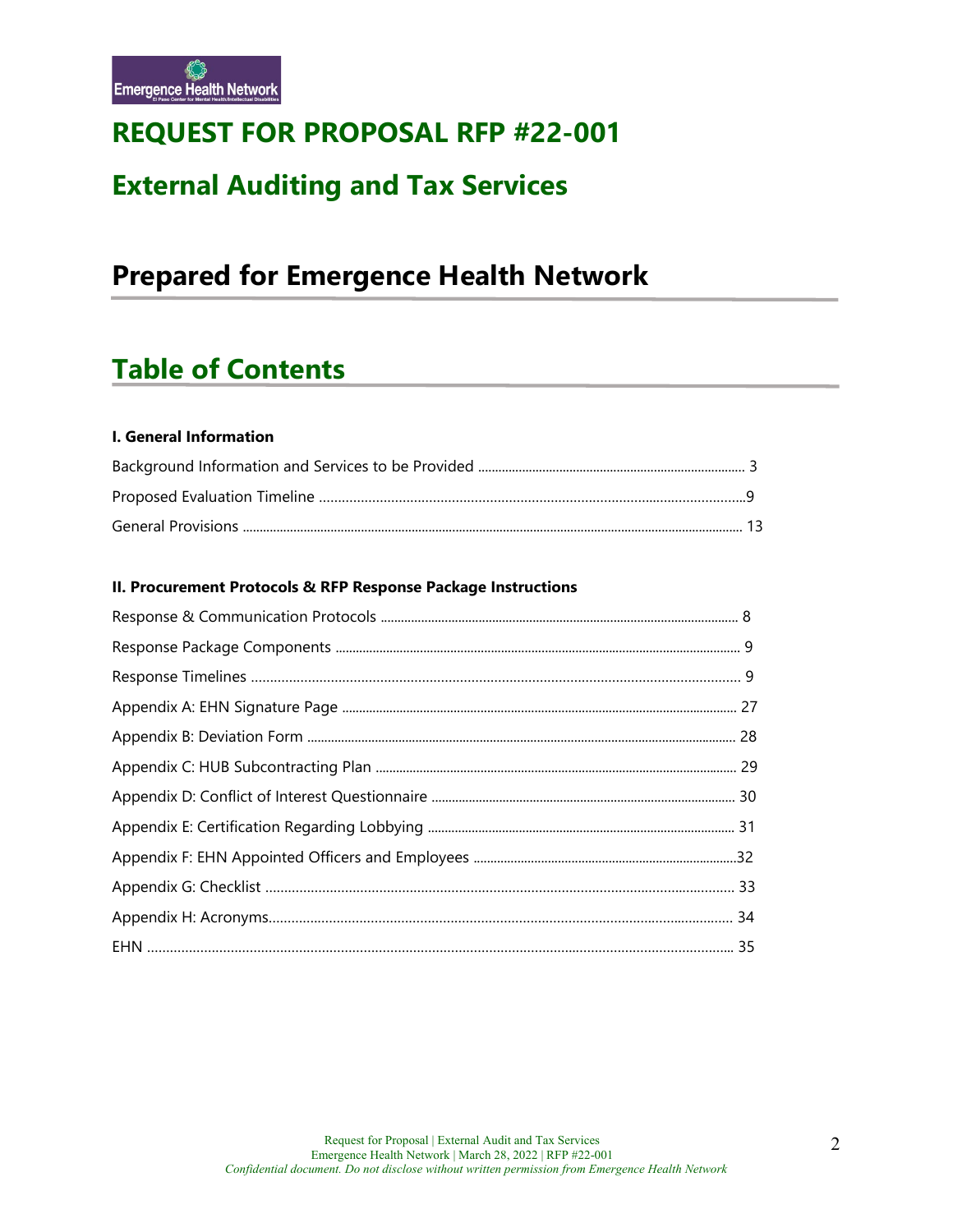# **General Information**

## Emergence Health Network Information

Emergence Health Network (EHN) ("the CENTER") is the Texas Health and Human Services Commission (HHSC) designated Local Mental Health Authority (LMHA) and the Local Intellectual and Developmental Disability Authority (LIDDA), established to plan, coordinate, develop policy, develop and allocate resources, supervise, and ensure the provision of community-based mental health and intellectual and developmental disability services for the residents of El Paso County, Texas.

## Background Information and Services to be Provided

## MISSION

Emergence Health Network (EHN) ensures superior recovery-based services for mental health, intellectual/developmental disability, and related conditions for the people of El Paso County.

## VISION

Emergence Health Network will lead behavioral and developmental services in the El Paso region ensuring access to quality services, advocating for a better quality of life, and providing strength, hope, and recovery for persons with mental illness, and intellectual/developmental disabilities, and substance abuse disorders.

#### PHILOSOPHY AND VALUES

- Engage our customers by communicating the benefits of services and recovery
- Celebrate our customers' strengths when participating in services
- Foster hope in every service delivered
- Demonstrate evidence of our customers' successes toward recovery
- Recognize our customers and staff for all achievements made

#### GOALS

- Ensuring Quality
- Improving Access
- Increasing Communications
- Enhancing Resource Development
- Strengthening the Organization

#### BACKGROUND

Auditing requirements for the CENTER are contained in the Guidelines for Annual Financial and Compliance Audits of Community MHMR Centers.

The CENTER is a public entity which was established under the Texas Mental Health and Mental Retardation Act of 1965 and organized under Chapter 534, Title 7 of the Texas Health and Safety Code. This act provided for the creation of local boards of trustees. The CENTER's current board of trustees is appointed by the Commissioners Court of El Paso County, Texas and the El Paso County Hospital District by means of an interlocal agreement to develop and implement community-based mental health and intellectual developmental disability services. The CENTER is governed by an independent board which has the authority to make decisions, appoint the executive director/chief executive officer, significantly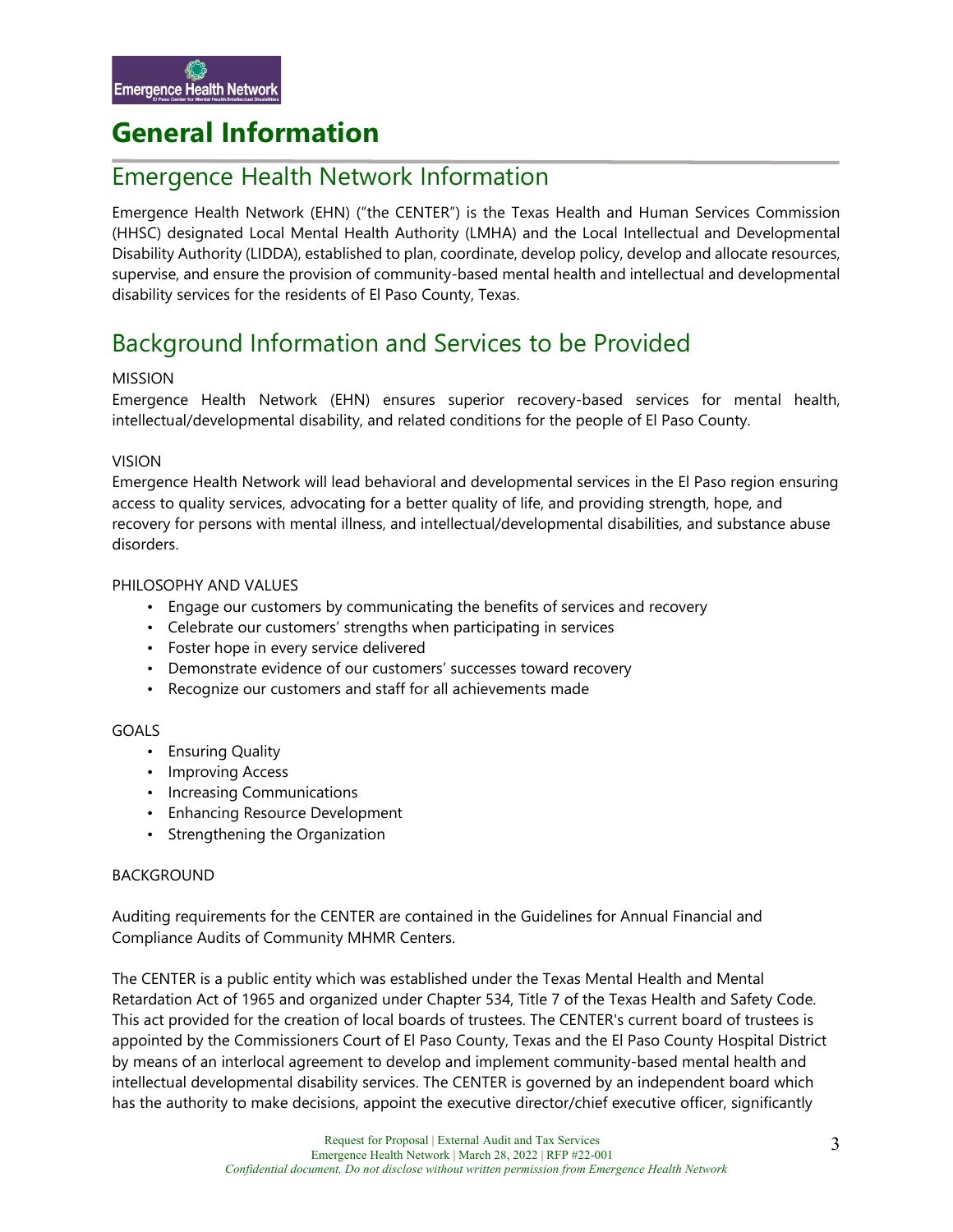influence operations, and has the primary accountability for fiscal matters. The CENTER is not included in any other governmental "reporting entity" as defined by Section 2100, codification of Governmental Accounting and Financial Reporting Standards.

In evaluating how to define the CENTER, for financial reporting purposes, management considers all component units. The decision to include a potential component unit in the reporting entity is made by applying the criteria set forth in GASB Statements No. 14 and 39. Based on these criteria, the CENTER has determined that the following entities are component units of the CENTER.

## **SUNNYSIDE APARTMENTS, INC.**

Sunnyside Apartments, Inc., a Texas non-profit corporation, was organized in 1979 to purchase and maintain real estate. Sunnyside Apartments, Inc. operates a multi-family property known as Sunnyside Apartments which provides residential living programs for the mentally ill. The CENTER's Board of Trustees appoints the board of trustees for Sunnyside Apartments, Inc. and also has the ability to remove any trustees at will. As a result, the CENTER is financially accountable for Sunnyside Apartments, Inc.

## **SUN CITY BEHAVIORAL HEALTH CARE**

Sun City Behavioral Health Care (Sun City) was organized as a non-profit corporation in 1999 under the provisions of the Texas Non-Profit Corporation Act. Sun City was organized to: 1) carry out scientific research projects in the public interest in the fields of medical science, medical economics, public health, sociology, and related areas; 2) improve and develop the abilities of individuals and institutions studying, teaching, and practicing medicine; 3) provide delivery of health care to the public, and 4) promote other activities useful in the accomplishment of the foregoing. Sun City was organized with the CENTER as the sole member. Accordingly, the CENTER Board of Trustees is responsible for appointing the entire board of directors for Sun City. Since the CENTER is responsible for the governance of Sun City the financial information for Sun City is included in the CENTER's basic financial statements as a blended component unit in an enterprise fund.

Copies of the CENTER's financial and compliance audits with notes to the Financial Statements are available upon request.

#### **OBJECTIVES**

#### Annual Audit

One purpose of this RFP is to obtain the services of a public accounting firm for the annual financial and compliance audit for FY22. The organization-wide Annual Audit will encompass the general purpose financial statements, combining statements and other schedules for the CENTER for the fiscal year ending August 31, 2022. The Annual Audit is to be performed in accordance with generally accepted auditing standards, Government Auditing Standards, the Uniform Grant and Contract Management Standards, the Single Audit Act of 1996, OMB Circular A-133, the Guidelines for Annual Financial and Compliance Audits of Community MHMR Centers, and the State of Texas Single Audit Circular.

The financial statement audit component of the Annual Audit is to determine whether (1) the financial statements present fairly the financial position, results of operations, and cash flows in accordance with generally accepted accounting principles, and (2) whether the CENTER has complied with laws and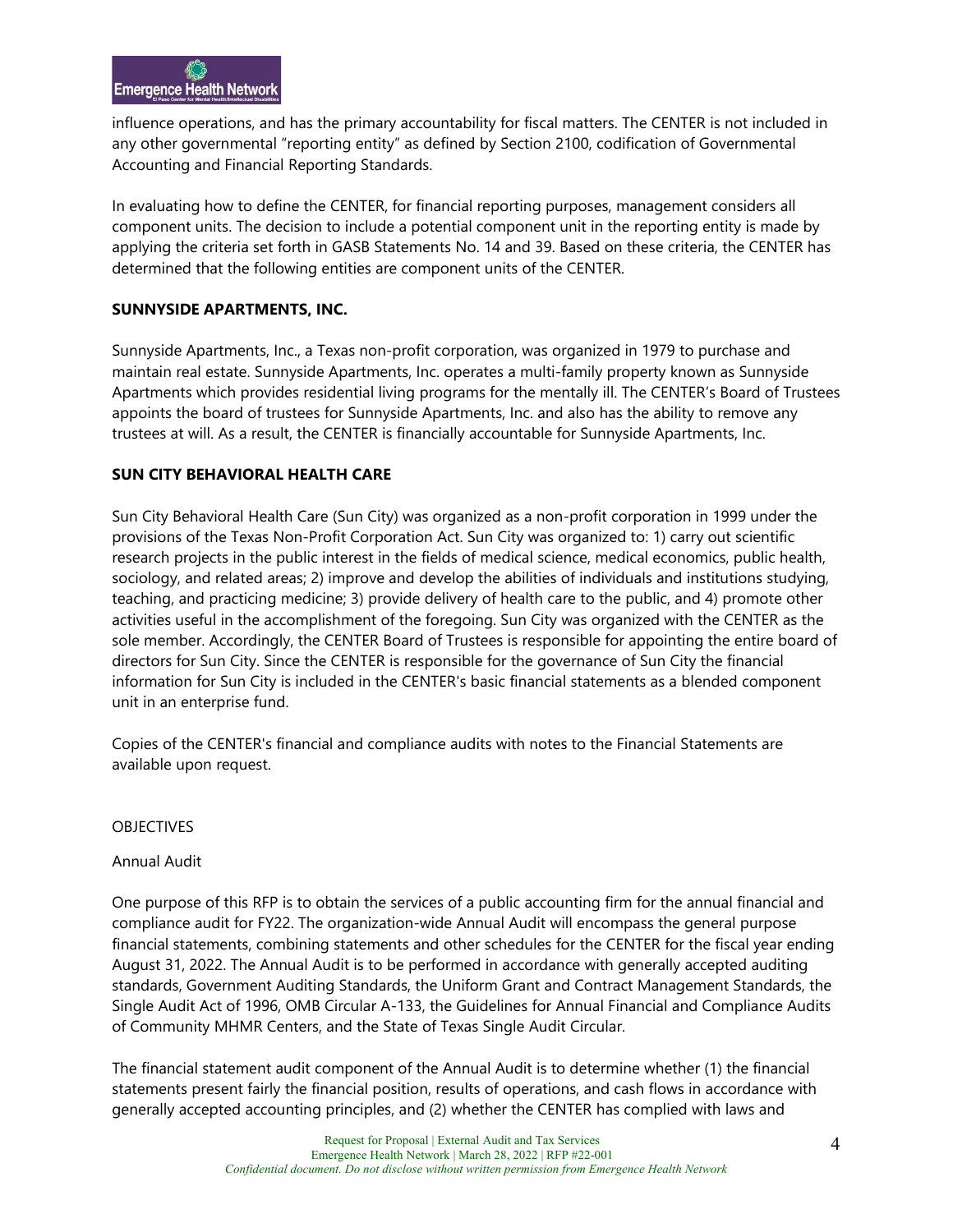regulations for those transactions and events that may have a material effect on the financial statements. The financial related component of the Annual Audit will also include determining whether (1) financial reports and related items are fairly presented, and (2) financial information is presented in accordance with the established or stated criteria.

As a part of the audit of the general-purpose financial statements, the Annual Audit will include obtaining an understanding of the CENTER's internal control structure and identifying any reportable conditions relating to the internal control systems coming to the attention of the auditors. Any reportable condition or material weakness noted during the study and evaluation of internal accounting and administrative controls must be reported to the Board of Trustees and the management of the CENTER.

As a part of the audit of the general-purpose financial statement's component of the Annual Audit, transactions and records pertaining to federal and state programs will be tested for material compliance with applicable federal and state laws, rules, and regulations, and all instances of noncompliance which are required to be reported under Governmental Auditing Standards will be reported to the Board of Trustees and the management of the CENTER.

The compliance audit component of the Annual Audit, commonly referred to as the single audit, subjects to testing all federal and state financial assistance. Federal and state financial assistance must be treated as separate populations for the determination of major programs. Major Type A and Type B financial assistance programs (as defined by the OMB Circular A-133 and the Texas Administrative Code (TAC)) will be tested for compliance with laws and regulations, as well as compliance with specific requirements of the grants or contracts. All instances of noncompliance will be reported to the Board of Trustees and the management of the CENTER.

#### SCOPE

contract; and

The Annual Audit shall each be performed by a Certified Public Accountant (CPA) licensed by the Texas State Board of Public Accountancy. The CPA shall meet all of the general standards concerning qualifications, independence, due professional care, and quality control as required by GAAS and the Government Auditing Standards. Each Proposer must demonstrate the capability to perform each audit included with its proposal in accordance with generally accepted government auditing standards. Public accounting firms that have performed annual audits for similar entities are encouraged to file a proposal.

A. Technical Component - To describe clearly the public accounting firm's understanding of the work to be performed, the Proposer will (as applicable to the particular audit services that are included within the Proposal):

1. Provide a definition of the term "generally accepted government auditing standards" with clear distinctions between these standards and generally accepted auditing standards for nongovernmental engagements.

2. Explain the Proposer's approaches to performing an annual financial and compliance audit, including the methodology, nature, and extent of audit procedures to be performed; 3. Describe how the approach to performing the audit would be affected if this were a multiyear

4. Make a statement concerning the independence of the Proposer, including direct and indirect financial interest, and the relationship of the proposed audit team to employees of the CENTER and any of the CENTER's Board of Trustees members.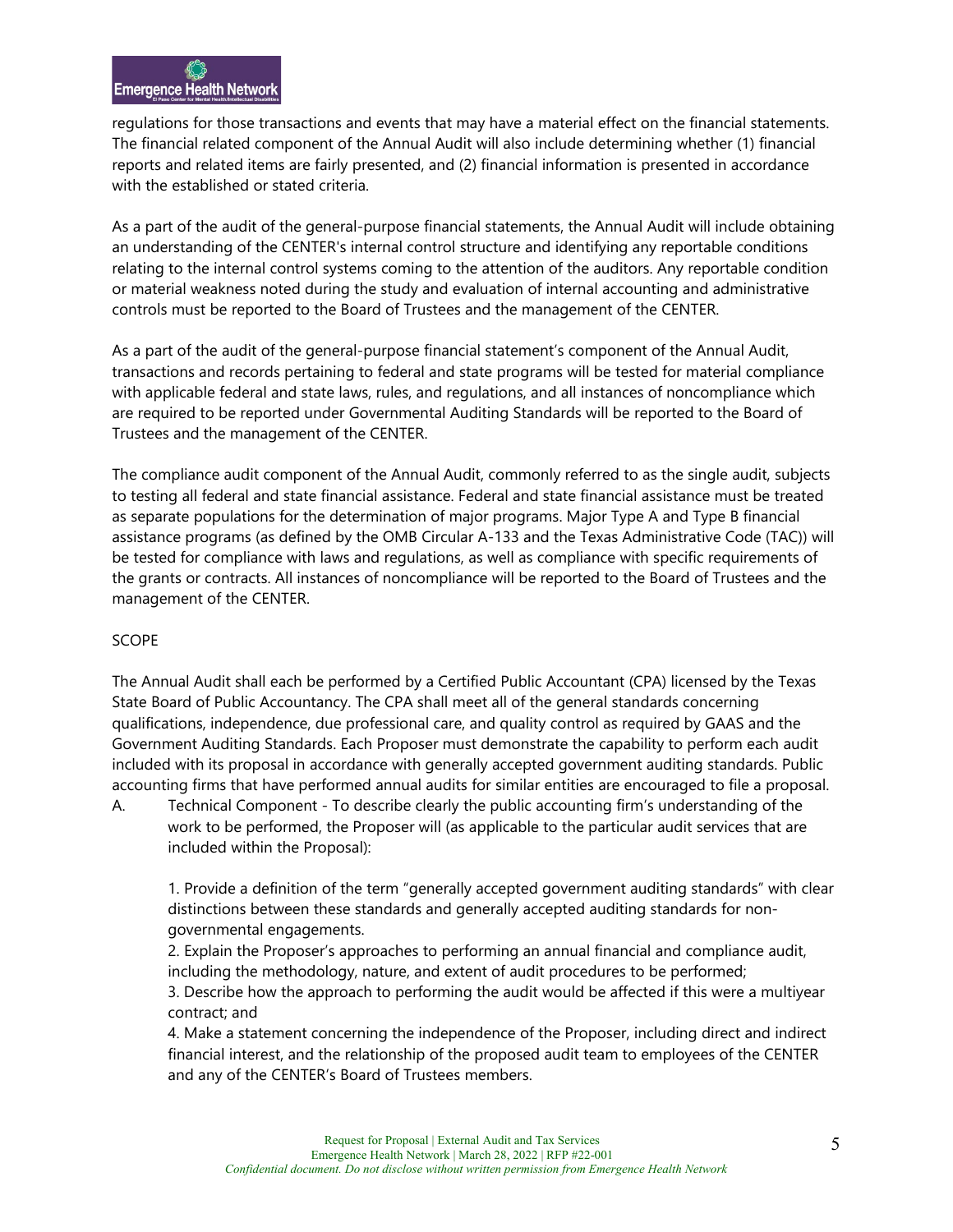B. Management Component - The Proposer will furnish satisfactory evidence of capability to provide, in a professional and timely manner, the services stated in this Request for Proposal. To meet this requirement, the Proposer must:

Performance Standards and Compliance Criteria

1. Provide the name of the external quality control review organization of which the Proposer is a member and the Proposer's length of membership. Also, state the review organization's planned frequency of peer reviews;

2. State whether the firm has received a peer review and whether, in the most recent review, an unqualified report was issued (a copy of the peer review report must be provided to CENTER); 3. State whether the Proposer is a national, regional, or local public accounting firm and whether it has a branch office within El Paso, TX;

4. Provide evidence that the Proposer has experience in performing Community Mental Health/Intellectual Developmental Disability Centers/governmental audits. List current and past audit clients along with the names and telephone numbers of contact persons and the number of years audit services were provided;

5. State whether the Proposer is currently under the terms of a public or private reprimand by the Texas State Board of Public Accountancy and/or licensing boards of other states;

6. Describe the proposed audit team, in terms of job position with Proposer, and whether they are assigned to an office in El Paso, TX;

7. List names of staff member(s) who will direct the overall audit throughout the duration of the engagement as well as those staff members who will be responsible for planning, directing, and conducting substantial portions of the fieldwork or reporting on each audit contained in the proposal. Include educational background of all staff members named and professional licenses held as well as their longevity in years with Proposer and the total number of years of auditing experience;

8. Describe continuing professional education in governmental accounting and auditing received by the proposed audit team during the last two years;

9. Provide the names and qualifications of any needed outside specialists and consultants that will assist the Proposer's staff members;

10. Describe the level of assistance that will be expected from the CENTER accounting personnel;

11. Provide evidence of the ability to comply with the requirements in Sections II and V of this Request for Proposal.

The Proposer shall furnish satisfactory evidence of independence, including direct and indirect financial interest, and the relationship of the proposed audit team to employees of the CENTER and any of the CENTER's Board of Trustees members. To meet this requirement the Proposer must:

Affirmations, Disclosures and Representations

1. Affirm that no employee of the CENTER or the Texas Departments of State Health Services and Aging and Disability Services, and no member of the Center's Board will directly or indirectly receive any pecuniary interest from an award of the proposed contract. If the Proposer is unable to make the affirmation, then the Proposer must disclose any knowledge of such interests; 2. Disclose whether any of Proposer's directors or personnel has either been an employee or an officer of the CENTER within the past two (2) years preceding the date of submission of the proposal. This requirement applies to all personnel, whether or not identified as key personnel. If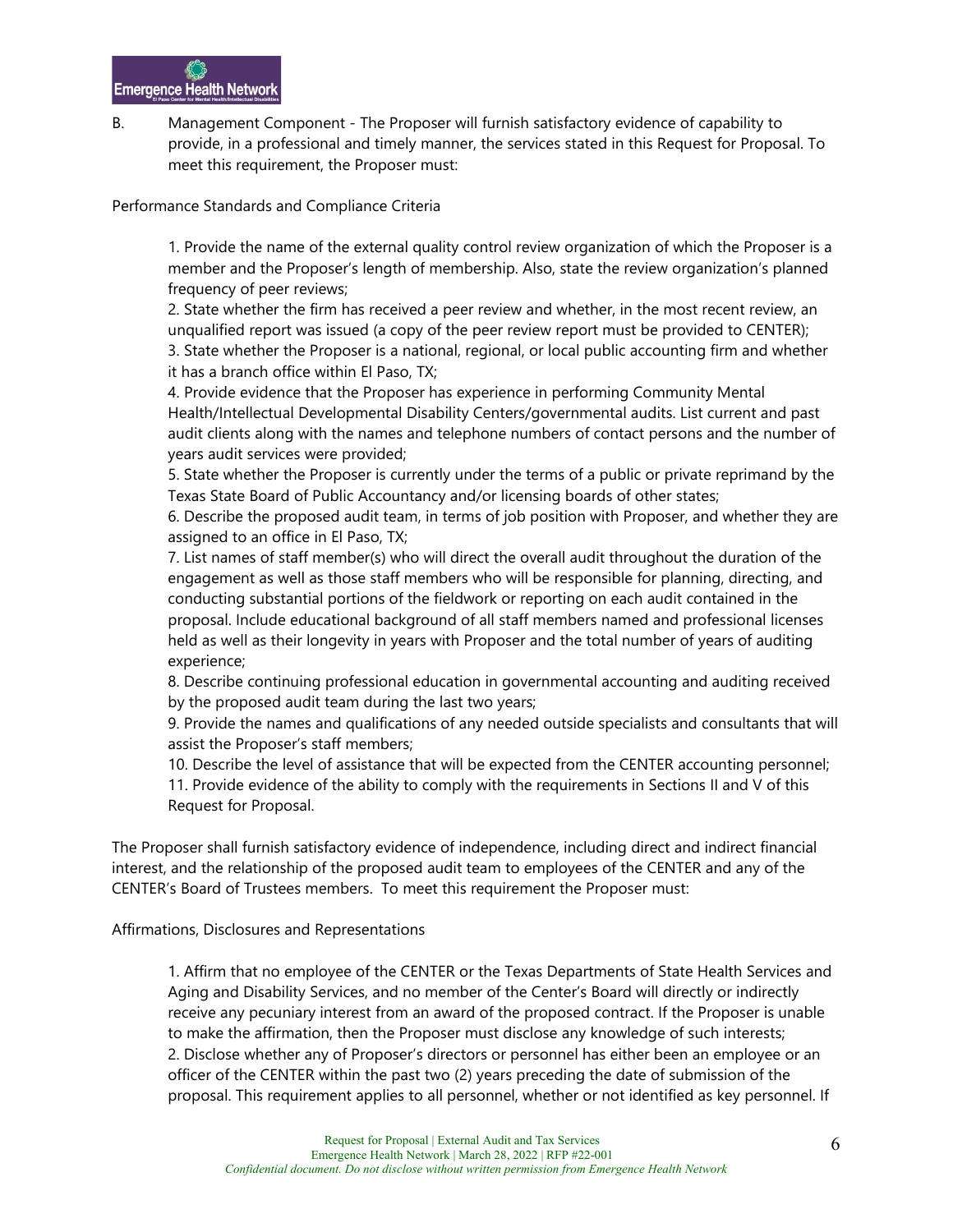such employment has existed, or a term of office served, the Proposer shall state the nature and time of the affiliations as defined. If no such affiliation exists, the Proposer shall so state in the proposal.

3. Affirm that it is currently not held in abeyance from or barred from award of a federal or state contract;

4. Identify any officer or employee of the CENTER who has a financial interest in Proposer or who is related within the second degree of consanguinity or affinity to a person having such financial interest. Such disclosure shall include a complete statement of the nature of such financial interest and the relationship, if applicable. Moreover, the Proposer shall state whether any of its directors or personnel knowingly has had a personal relationship with employees or officers of the CENTER within the past two (2) years. If there is no conflict of interest as defined, the Proposer shall so state in the proposal;

5. Fully and accurately disclose the identity of any employee, officer or other person directly or indirectly involved in the delivery of services who has been convicted of a criminal offense related to any state or federally funded program;

6. Affirm that no former employee or officer of the Texas Health and Human Services Commission or the CENTER directly or indirectly aided or attempted to aid in procurement of the Proposer's service;

7. Give the CENTER a franchise tax certification and provide the payments are current;

8. Provide certification of HUB, MBE and/or WBE in the event Proposer wishes to be considered as such;

9. Affirm that the Proposer and each of the individuals working on the particular audit services are independent in fact and appearance as defined in the applicable Government Auditing Standards and AICPA Code of Professional Conduct.

The Affirmations, Disclosures, and Representations Form in Attachment A must be completed. If the Proposer is unable or unwilling to make the above affirmations, then the Proposer must so state. In such a case, the Proposer must disclose any knowledge of such existing interests. See Attachment B for Key Person List.

## C. Task/Activity Plan

The proposer will specify time lines and sequence for audit procedures, and names of staff to be assigned.

D. Engagement Letter

The Proposer will provide a complete audit engagement letter for every year of audit.

E. Other

Federal 1120 and Texas Franchise tax returns for Sun City Behavior Health Care as well as the 990-N taxexempt organization for Sunnyside Apartments, Inc

Prepare Financial Statements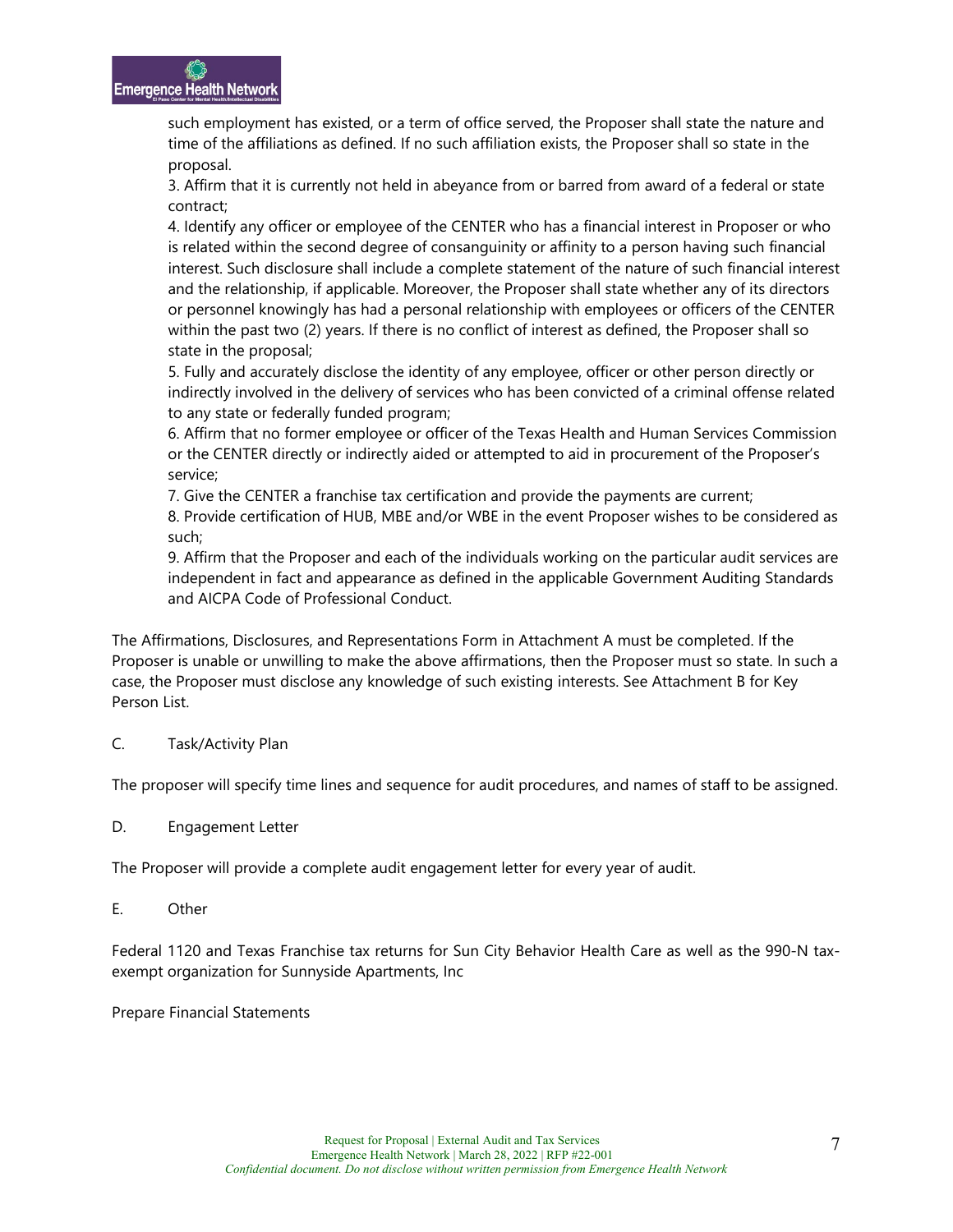

## **Procurement Protocols & RFP Response Package Instructions**

## **Notice to Interested Parties**

Sealed Proposals, if mailed please mail to: Emergence Health Network, Attention: Purchasing Department, 201 E. Main Suite 600, El Paso, Texas 79901 on April 18, 2022, before 3:00 P. M. Mountain Standard Time ("Submission Deadline") Proposals can also be emailed; email attachments shall not exceed 150 MB per email. Email to: [RFP@ehnelpaso.org](mailto:RFP@ehnelpaso.org) prior to Submission Deadline.

Corporate address: EMERGENCE HEALTH NETWORK 201 E. Main Suite 600 El Paso, TX 79901 (915) 887-3410 Fax: (915) 351-4703 Attention: Purchasing Department

Proposals must be in a sealed envelope and the subject line of the email must state:

## **"External Audit and Tax Services RFP 22-001"**

#### Response & Communication Protocols

Do not contact the requesting department. Any questions or additional information required by interested vendors must be emailed to: [bidquestions@ehnelpaso.org](mailto:bidquestions@ehnelpaso.com) before 3:00 P.M. MST April 4, 2022 ("Q & A Period Closes") Solicitation number and title must be on the "Subject Line" of the email. Attempts to circumvent this requirement may result in rejection of the proposal as non-compliant.

Any changes in the specifications will be posted on the EHN website as an addendum. It shall be the Proposer's responsibility to check the website prior to the due date/opening to verify whether any addendums have been posted. Website: [www.emergencehealthnetwork.org;](http://www.emergencehealthnetwork.org/) Procurement.

In order to remain active on the Emergence Health Network Vendor list, each vendor receiving this proposal must respond in some form. Vendors submitting proposals must meet or exceed all requirements herein. Vendors not responding to the request must submit their reason in writing to the Emergence Health Network.

Responses must follow the prescribed format detailed in this section in order to be accepted.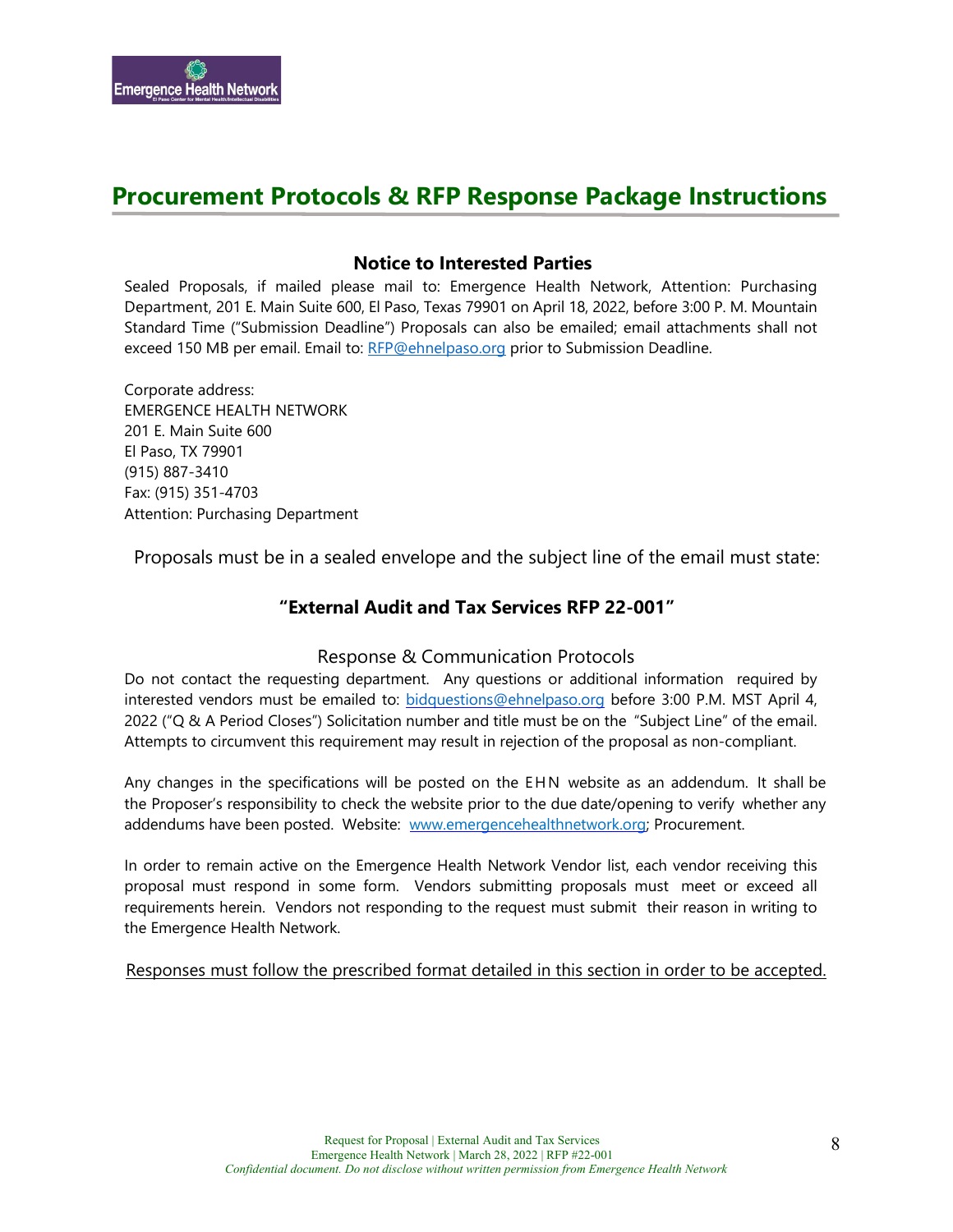

## Response Package Components

Proposals should be prepared as simply and economically as possible while providing straight-forward and concise delineation of the Proposer's capabilities to satisfy the requirements of the RFP. Technical literature about the Proposer's experience and qualifications may be included. However, emphasis should be on completeness and clarity of content. In order to expedite the evaluations, it is essential that specifications and instructions contained in this document be followed as closely as possible.

## RFP Timeline

| March 28, 2022 | RFP Issued                                |
|----------------|-------------------------------------------|
| April 4, 2022  | Q & A Period Closes                       |
| April 11, 2022 | Release of Official Response to Questions |
| April 18, 2022 | <b>RFP Due</b>                            |
| May 19, 2022   | <b>Committee Review</b>                   |
| May 26, 2022   | Board Review and Approval                 |

## Organizations and Format

Proposers need to organize their proposals as defined below to ensure consistency and to facilitate the evaluation of all responses. All the sections listed below must be included in the proposal, in the order presented, with the Section Number listed.

- Transmittal Letter and all other Required Forms.
- Summary of Proposal
- Pricing
- Appendix A: EHN Signature Page
- Appendix B: Deviation Form
- Appendix C: HUB Subcontracting Plan
- Appendix D: Conflict of Interest Questionnaire
- Appendix E: Certification Regarding Lobbying
- Appendix F: EHN appointed officials and employees
- Appendix G: Solicitation Checklist
- Appendix H: Acronyms

#### Responses to this RFP must include the following components:

#### TRANSMITTAL LETTER

In Section II of the proposal, the Proposer must submit a transmittal letter that accomplishes the following:

- Identifies the Proposer.
- A commitment by the company to provide the services required by EHN.
- States the proposal is firm and effective until the effective date of the plan.
- Is signed by a person legally authorized to bind the Proposer to the representations in the response. In the case of a joint proposal, each Proposer must sign the transmittal letter.
- The proposer shall provide a statement of expertise, qualifications and experience in performing a targeted similar task.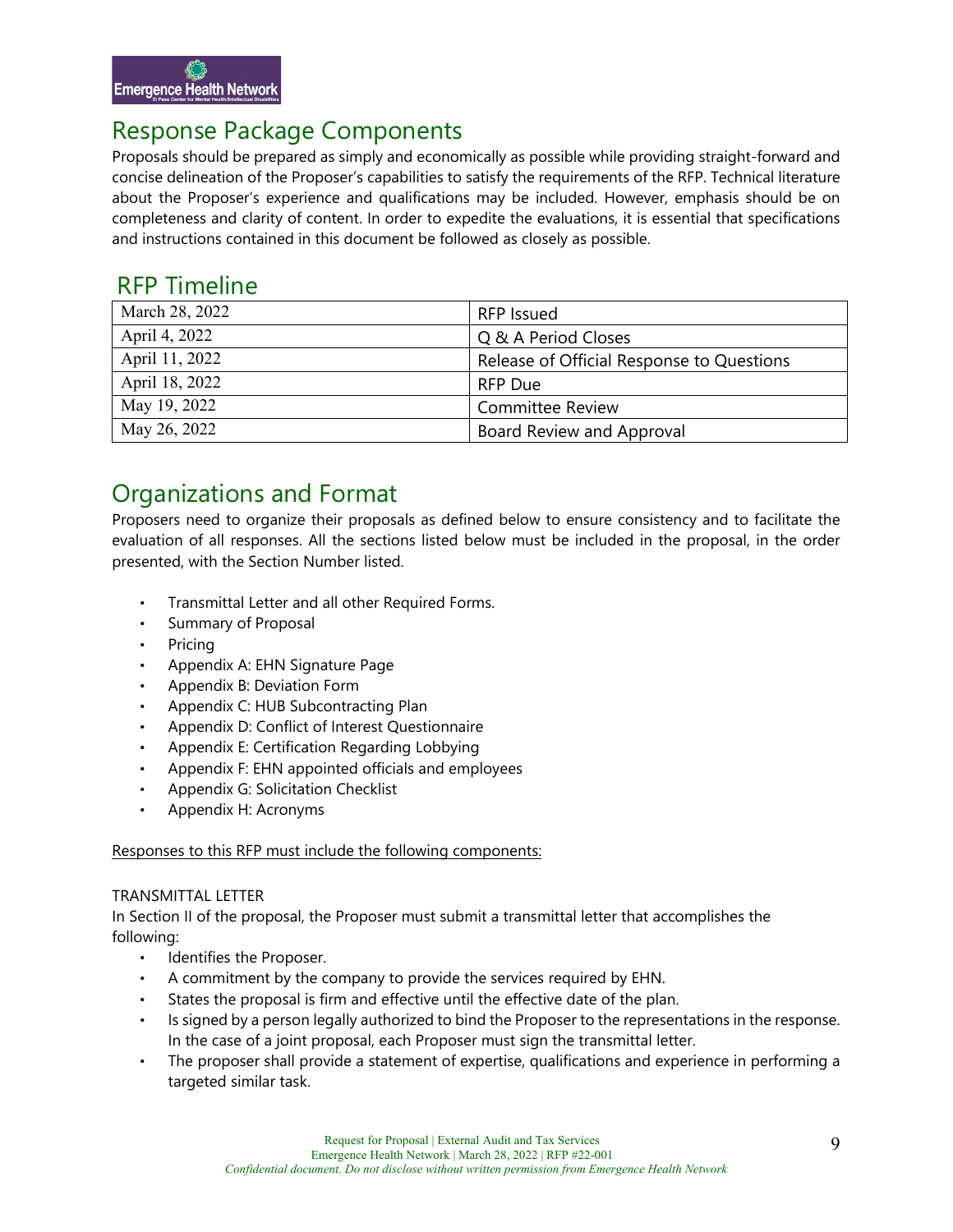

- Include a statement of acceptance of the terms and conditions of the contract resulting from this RFP.
- If a Proposer takes exception to any of the proposed benefits, terms and conditions stated in this RFP, those exceptions must be noted in the appropriate section of the response.

#### SUMMARY OF PROPOSAL

- A brief statement as to why the provider is uniquely qualified to provide requested services to EHN.
- A brief summary highlighting the most important points of this proposal.
- Detail your company's overall qualification and abilities to handle the specific items addressed in the response section of this RFP.
- Along with narrative detailing the qualifications of your company, please list the qualifications, physical location, and background of the personnel who will be directly involved with this account.
- Provide a statement that criminal background checks have been conducted, or will be conducted prior to the start of services, on all employees who will be working on the EHN account. It shall be the provider's responsibility to provide for the safety of workers and the public in compliance with the requirements of insurance and public health and safety. Emergence Health Network requires all workers on-site to have a company badge and to sign in at each facility they are performing work at. A State level background check with the Texas Department of Public Safety to also include Sex offender and fingerprinting data must be completed and turned into the Department of Human Resources prior to working on EHN sites. EHN has the right to remove workers who are not in compliance with these safety requirements.
- If applicable provide a list of all your current group health governmental clients along with contact, number of employees, and years of service.
- If applicable proposer must disclose if it is involved in any current or pending litigation. Disclosure will NOT be grounds for automatic disqualification of Offeror; however, failure to disclose will be grounds for termination and seeking of remedies allowed by law or equity
- Technical Information and infrastructure requirements In this section, Emergence Health Network is looking for detailed technical information about your software solution, as well as the infrastructure requirements needed to successfully deploy your application. Please detail the hardware, network, and communication infrastructure requirements and third-party software needed to support your application, as well as any other technical information you deem necessary to understand how to fully deploy and support your application.

#### OPTIONAL FEATURES, PRODUCTS, AND SUPPLEMENTAL SERVICES

Respondents are encouraged to submit and describe in detail in their Offer optional features, products or services that would benefit EHN but are not part of the minimum requirements of this RFP. Optional features, products, and services, may include additional training, additional maintenance, perpetual software licenses, increased service levels, alternative pricing options, etc. In its Offer, Respondent must describe with specificity any proposed optional features, products, or services. For pricing associated with optional items that exceed the minimum requirements of this RFP, Respondent must include the line item cost associated with each proposed optional feature, product, or service on a separate Pricing Worksheet titled "Optional Features, Products, and Services".

#### INSURANCE COVERAGES

Proposers must have insurance coverages as noted elsewhere in this RFP. Certificates of insurance must be provided immediately after notice of award or include with the RFP.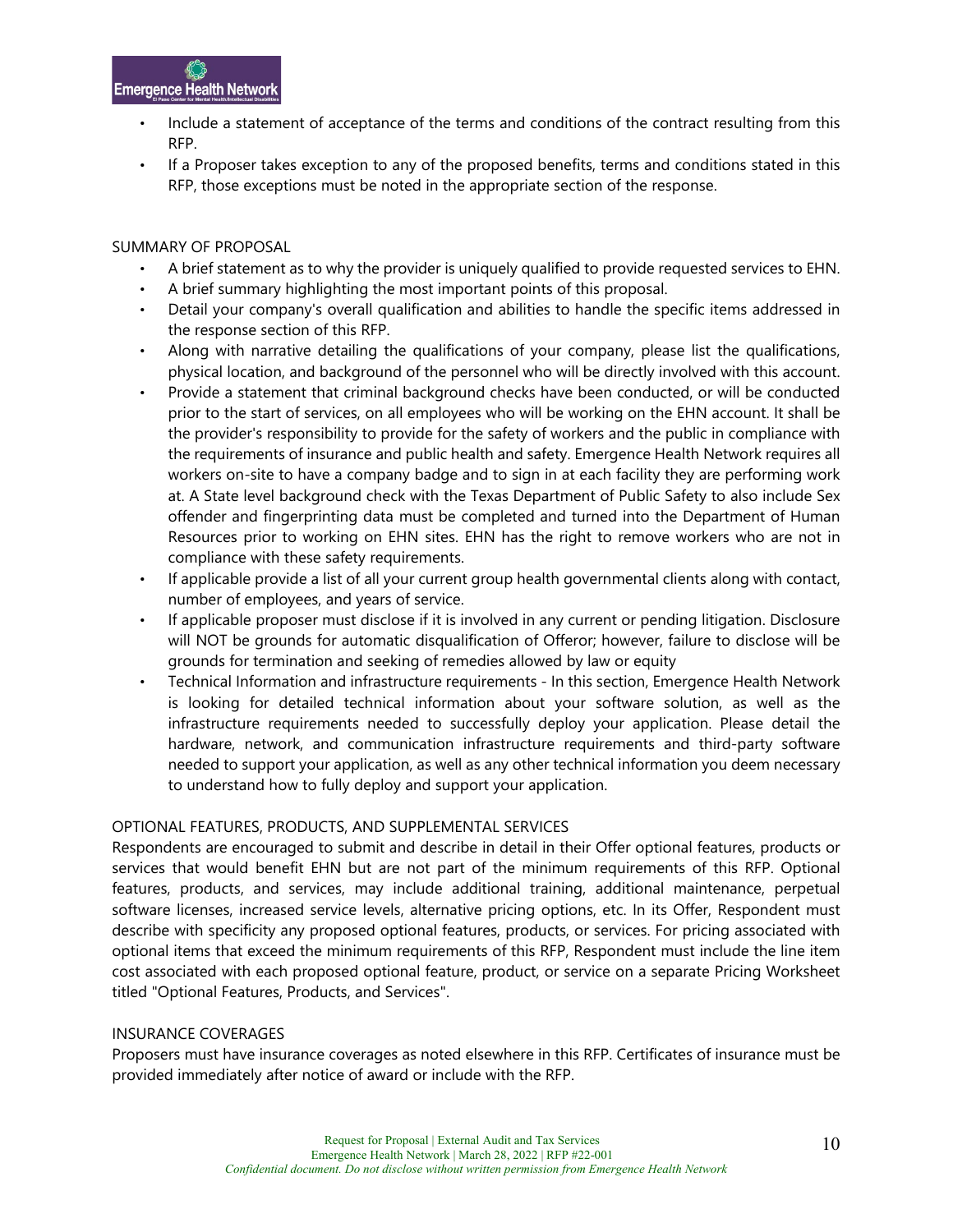#### FINANCIAL CONSIDERATION

Include a copy of your latest annual report, financial statement, or other comparable documentation. As evidenced by the financial information requested of each contractor, indication that the contractor, or contractors, are financially stable and able to provide related services in its entirety.

#### QUALITY ASSURANCE

EHN reserves the right under 34 Texas Administrative Code (TAC), §20.509 to evaluate and report vendor performance. EHN may evaluate the contractor's performance based on:

- a. Information prepared by EHN in planning the procurement that assessed the need for the purchase together with the specifications for the good or service and the criteria to evaluate the responses resulting in an award and contract;
- b. Compliance with the material terms of the contract;
- c. Ability to correct instances of contractual non-compliance; and
- d. Other evaluation criteria as deemed necessary.

#### CUSTOMER REFERENCES

Provide a minimum of three (3) customer references similar to the goods or services sought under this RFP. References from at least three (3) different individuals are required to satisfy the requirement above. Contractor shall submit with this proposal a list of at least three (3) references that pertain to this type of service or similar project performed by the firm, preferably for government agencies. Include the name of the firm, the name of the representative, address, telephone number, email address.

NOTE: EHN will not accept late references or references submitted by any means other than that which is described above. EHN will not review more than the number of required references indicated above.

EHN reserves the right to confirm and may consider clarification responses in the evaluation of references. EHN is under no obligation to clarify any reference information.

#### TERM

The agreement for services shall be for the term of three (3) years, commencing from the date the agreement is approved by the Emergence Health Network Board of Trustees, subject to certain conditions, with the ability to extend the agreement for up to two (2) additional one (1) year terms at EHN's sole discretion.

#### PROPOSAL PRICING

Pricing shall be itemized for all items requested in this proposal. Brief notes referencing specific line items may be included, if necessary, for an explanation. EHN will select and award the products and services that best meet its needs. Contractor Proposal Form and Acknowledgement Form as required herein.

#### PAYMENTS AND DISCOUNTS

Successful Respondent shall include in proposal a payment schedule in accordance to Pricing Worksheet and the contract resulting from this RFP.

Successful Respondent at any time during the term of the contract provides a discount on the final contract costs, Successful Respondent will notify EHN in writing ten (10) calendar days prior to effective date of discount. Respondent must describe in its Offer with specificity the early payment discount offered and the discount percentage that would apply to EHN's early payment.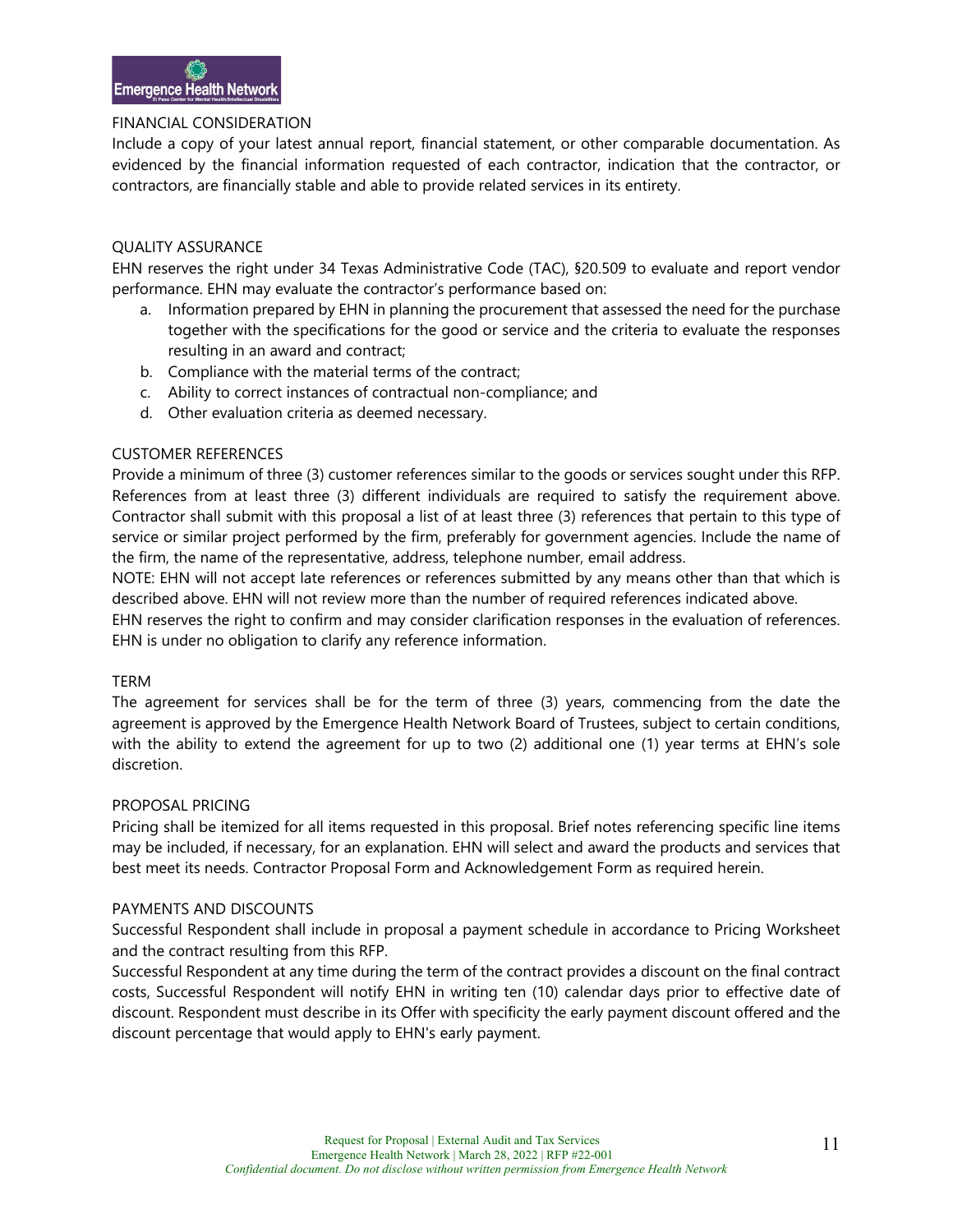#### REVIEW PROCESS

This RFP is not intended to favor any vendor. It is solely designed to provide the best value to EHN in meeting organizational needs. EHN may evaluate RFP responses of all or any individual category as many times as deemed necessary by the Evaluation Committee. After an initial evaluation of RFP responses, a short list of competitive proposers will be determined and further discussions/interviews, as deemed necessary by EHN, with the proposers in this competitive range. After discussions/interviews with Proposers in the final competitive range, EHN will negotiate final pricing and schedules for the services and will make a recommendation to the Chief Financial Officer, who will, in turn, present the recommendation to the CEO and the Emergence Health Network Board of Trustees.

#### EVALUATION CRITERIA

**Phase 1- Initial Scoring**

## • **Technical Criteria- Category Weight 50%**

- Auditing experience in Community MHMR Centers
- Auditing experience in government entities
- Comprehensiveness of the audit work plan
- **Background of the Firm Category weight 50%**
	- Characteristics of the staff, including consultants to be assigned to the audit
	- Qualifications of supervisory personnel, consultants, and the field audit team
	- Years and types of experience

EHN will then select 3 vendors with the highest overall scores to Phase 2.

#### **Phase 2 – Final Scoring**

#### • **References- Category Weight 40%**

Evaluation of this category will be based on:

**a.** The submission of at least three (3) verifiable customer references for whom the responder has performed projects of a similar type, size and scope.

**b.** Verification that Respondent possess sufficient knowledge and skills as required in the Scope of Work, experienced in delivering goods/services of similar scale and complexity, and there are human resources available that can provide feedback on Respondent's past or current level of performance.

#### • **Cost Estimate- Category Weight 60%**

 Evaluation in this category will be based on the total cost of services performed including all assessments, testing, reporting Respondents must submit price as outlined in the RFP. Proposals will be "normalized" to a common scope of work for evaluation purposes. Respondents providing the best cost and discount will be given the highest available score in this category; next ranked Respondents will be proportionately ranked accordingly.

#### BEST AND FINAL OFFER (BAFO)

EHN reserves the right to return to the Offeror(s) remaining in the competitive range to request a BAFO proposal based on one or more components of the initial proposal. The BAFO request may warrant additional discussion. These criteria will be explained at the time best and final Proposals are requested. Although discussions and BAFOs may take place, Offerors are encouraged to provide their best offer/proposal initially and not anticipate discussions to make their best offer/proposal.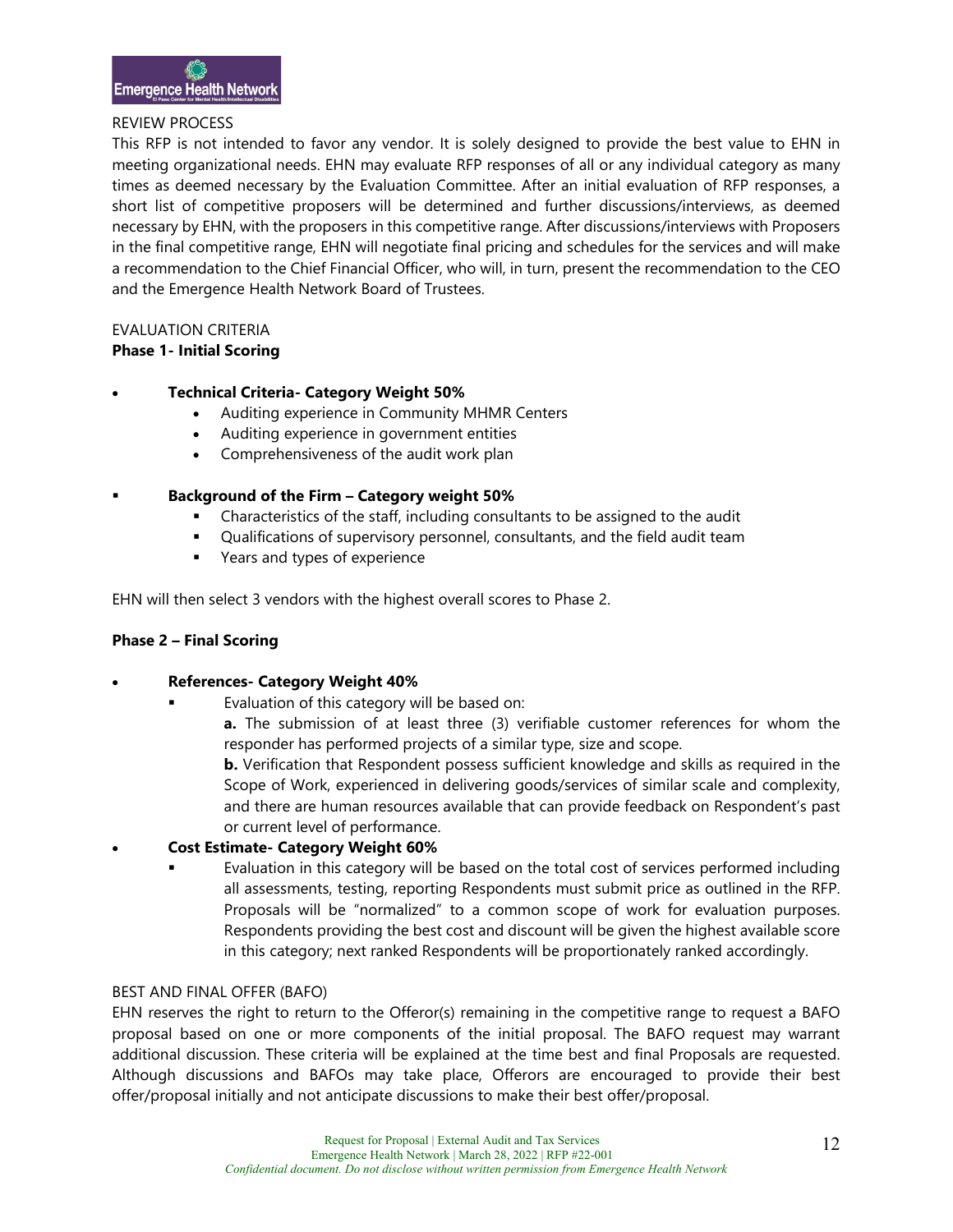## General Provisions

These General Provisions are considered standard language for all EHN proposals and RFP/IFB documents. If any "specific proposal requirements" differ from the General Provisions listed here, the "specific proposal requirements" shall prevail.

#### 1. RFP PACKAGE

The proposal, general and special provisions, drawings, specifications/line-item details, contract documents and the proposal sheet are all considered part of the proposal package. Proposals must include all forms provided by EHN, completed in their entirety and signed by an authorized representative by original signature. Any individual signing on behalf of the proposal expressly affirms that he or she is duly authorized to tender this proposal and to sign the proposal sheet/contract under the terms and conditions in this proposal. Proposer further understands that the signing of the contract shall be of no effect unless subsequently awarded and the contract properly executed by the CEO. All figures must be written in ink or typed. Figures written in pencil or with erasures are not acceptable. However, mistakes may be crossed out, corrections inserted and initialed in ink by the individual signing the proposal. Changes must also be made to any electronic copies submitted. If there are discrepancies between unit prices quoted and extensions, the unit price will prevail. Each proposer is required to thoroughly review this entire proposal packet to familiarize themselves with the proposal procedures, the plans, and specifications for the requested work as well as the terms, and conditions of the contract the successful proposer will execute with EHN.

#### 2. COMPETITIVENESS AND INTEGRITY

To prevent biased evaluations and to preserve the competitiveness and integrity of such acquisition efforts, proposers are to direct all communications regarding this proposal to the bidquestions@ehnelpaso.org or assigned designee, unless otherwise specifically noted.

An authorized person from the submitting firm must sign all proposals. The signature acknowledges that the proposer has read the proposal documents thoroughly before submitting a proposal and will fulfill the obligations in accordance to the terms, conditions, and specifications.

Please carefully review this Request for Proposal. It provides specific information necessary to aid participating firms in formulating a thorough response.

#### 3. PROPOSER'S RESPONSIBILITY

The preferred proposer will:

- Demonstrate continuous operation of their business for services requested under this RFP for a minimum of 3 years;
- **Demonstrate adequate financial resources or the ability to obtain such resources as required;**
- Be able to comply with all federal, state, and local laws, rules, regulations, ordinances and orders that may be required in performing the services requested under this RFP;
- Demonstrate a satisfactory record of performance for the services requested under this RFP; and
- **•** Demonstrate a satisfactory record of integrity and ethics.

#### 4. REJECTION/DISQUALIFICATION OF PROPOSALS

EHN reserves the right to: (1) Reject any or all proposals in whole or in part received by reason of this RFP and may discontinue its efforts in seeking proposals or execution of a resulting contract for any reason or no reason whatsoever. EHN reserves the right to accept or reject all or any part of the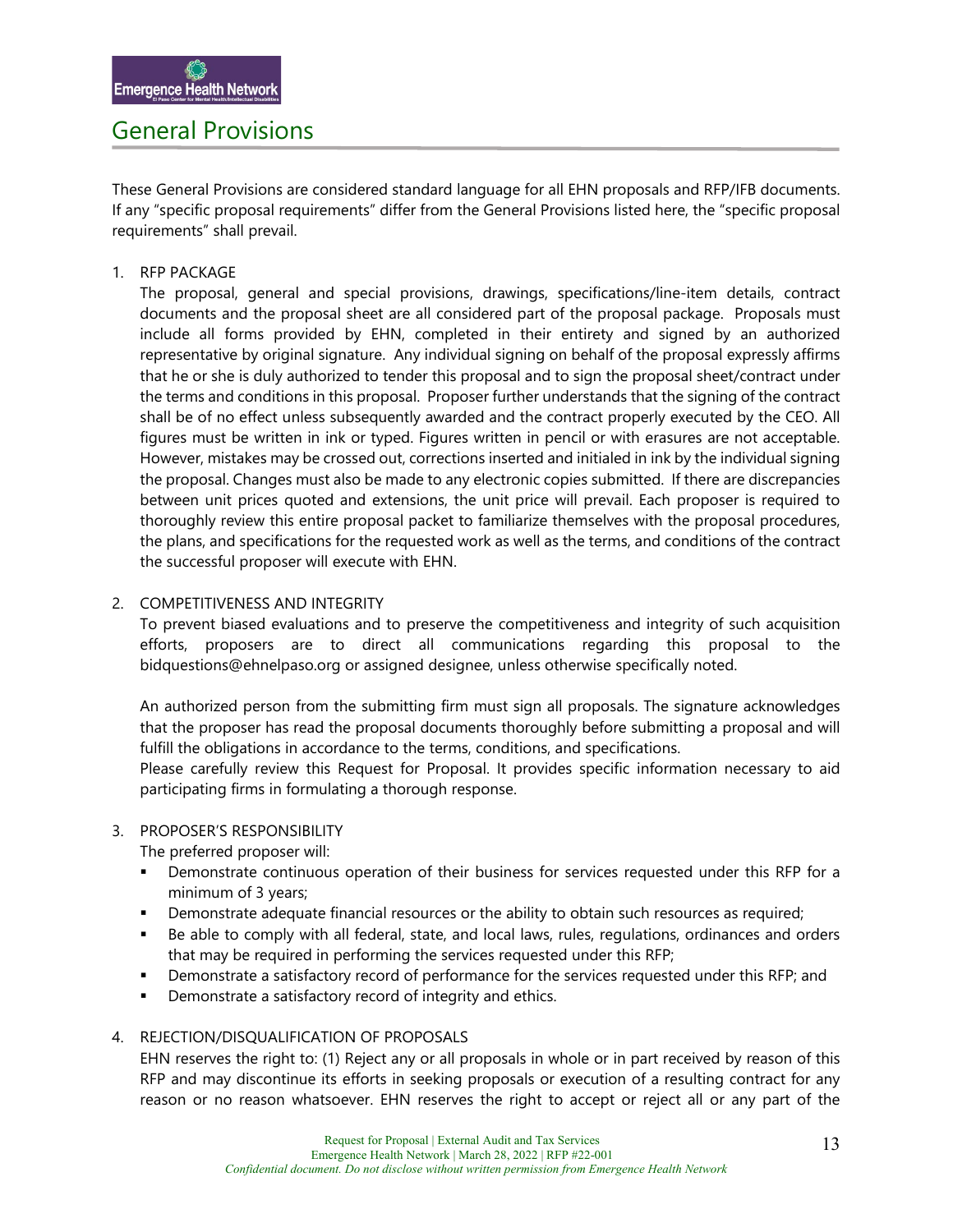proposal, waive technicalities, or to award by item or by total proposal; (2) Proposals may be rejected for any of (but not limited to) the following:

- a. Failure to use the proposal form(s) furnished by EHN, if applicable.
- b. Lack of signature by an authorized representative that can legally bind the company on the proposal form.
- c. Failure to properly complete the proposal.
- d. Proposals that do not meet the mandatory requirements.
- e. Evidence of collusion among proposers.
- f. Not presently debarred from participation in state contracts.

## 5. RESTRICTIVE OR AMBIGUOUS SPECIFICATIONS

It is the responsibility of the prospective proposer/bidder to review the entire RFP/IFB packet and to notify EHN if the specifications are formulated in a manner that would restrict competition or appear ambiguous. Any such protest or question(s) regarding the specifications or proposal procedures must be received by EHN no later than the close of third business day following the submission deadline. Vendors are to propose as specified herein or propose an approved equal/substitutes.

#### 6. SUBSTITUTES

It is not EHN's intent to discriminate against any material of equal merit to those specified. However, should the proposer desire to use any substitutions, prior written approval shall be obtained from EHN prior to the Question Deadline in order that an addendum might be issued.

#### 7. EXCEPTIONS TO PROPOSAL

The proposer will complete and submit the attached deviation form should proposer require any exceptions to the conditions of the proposal. If no deviations are stated, it will be understood that all general and specific conditions will be complied with, without exception.

The Proposer must specify in its proposal any alternatives it wishes to propose for consideration by EHN. Each alternative should be sufficiently described and labeled within the proposal and should indicate its possible or actual advantage to the program being offered.

EHN reserves the right to offer these alternatives to other proposers.

#### 8. PRICING

Proposals for equipment shall offer new (unused) equipment or merchandise unless otherwise specified. Quotes F.O.B. destination. If otherwise, show exact cost to deliver. Proposal will be either lump sum or unit prices as shown on the proposal sheet. The net price will be delivered to EHN, including all freight or shipping charges. In case of error in extension, unit prices shall govern. Proposal subject to unlimited price increases will not be accepted. EHN is tax exempt and no taxes should be included in your proposal. Price should be itemized.

Unless prices and all information requested are complete, proposal may be disregarded and given no consideration.

In case of default by the Proposer, EHN may procure the articles or services from other sources and may deduct from any monies due, or that may thereafter become due to the contractor, the difference between the price named in the contract of purchase order and the actual cost thereof to EHN. Prices paid by EHN shall be considered the prevailing market price at the time such purchase is made. Periods or performance may be extended if the facts as to the cause of delay justify such extension in the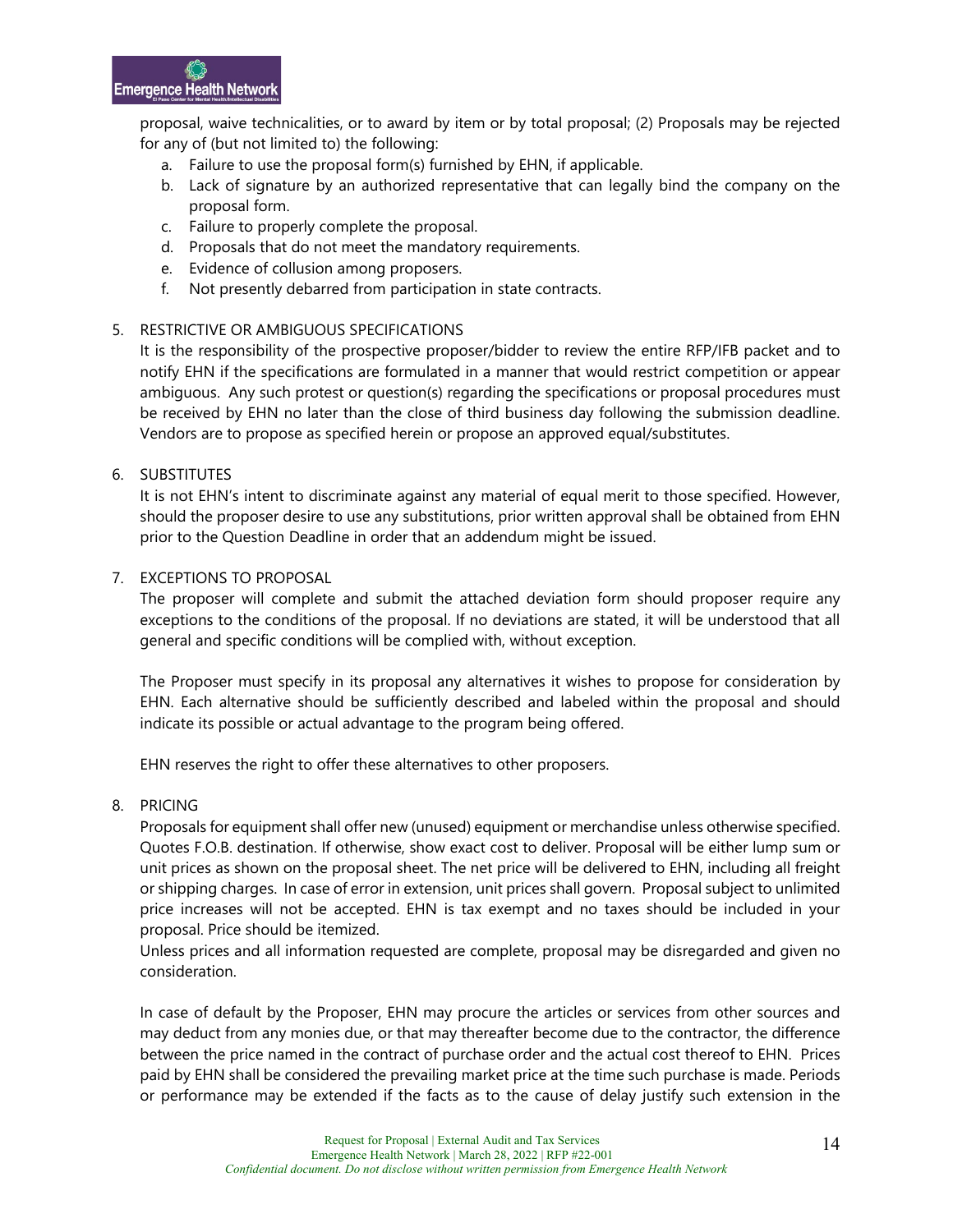#### opinion of the Purchasing Agent.

All costs associated with the Services, as defined by this RFP, must be included in the Respondent's Offer. Offers that do not meet all the requirements or contain all the required documentation specified in this RFP will be rejected as non-responsive.

#### 9. TAX EXEMPTION

Pursuant to Texas law, EHN, a governmental agency, qualifies for exemption from sales, excise and use taxes. In accordance with Texas law, a taxable item sold, leased, or rented to, or stored, used, or consumed by EHN is exempt from tax.

#### 10. MODIFICATION OF PROPOSALS

A proposer may modify a proposal by letter at any time prior to the submission deadline for receipt of proposals. Modification requests must be received prior to the submission deadline. Modifications made before opening time must be initialed by proposer guaranteeing authenticity. Proposals may not be amended or altered after the official opening with the single exception that any product literature and/or supporting data required by the actual specifications, if any, will be accepted at any time prior to the consideration of same. No substitutions or cancellations for merchandise will be permitted without written approval of EHN.

#### 11. SIGNATURE OF PROPOSALS

Each proposal shall give the complete mailing address of the Proposer and be signed by an authorized representative by original signature with the authorized representative's name and legal title typed below the signature line. Each proposal shall include the Proposer's Federal Employer Identification Number (FEIN). Failure to sign the Contract page(s) and proposal response sheet will disqualify the proposer from being considered by EHN. The person signing on behalf of the Proposer expressly affirms that the person is duly authorized to render the proposal and to sign the proposal sheets and contract under the terms and conditions of this Proposal and to bind the Proposer thereto and further understands that the signing of the contract shall be of no effect until it is fully executed by both parties.

#### 12. AWARD OF BID/PROPOSALS-EVALUTATION CRITERIA AND FACTORS

An award will be offered to the responsible proposer whose proposal is determined to be the best value and demonstrates the best ability to fulfill the requirements set forth in an RFP. The prices proposed will be considered firm and cannot be altered after the submission deadline. The proposed cost to EHN will be considered firm, unless EHN invokes its right to request a best and final offer and cannot be altered after the submission deadline.

A proposer whose proposal does not meet the mandatory requirements set forth in this RFP will be considered noncompliant.

Each proposer, by submitting a proposal, agrees that if its proposal is accepted by EHN, such proposer will furnish all items and services upon the terms and conditions in this proposal and any resultant contract.

Proposer shall submit to EHN, for approval, within ten (10) days from notice of contract award, all certificates of insurance evidencing the required coverage as described under the section entitled "Insurance".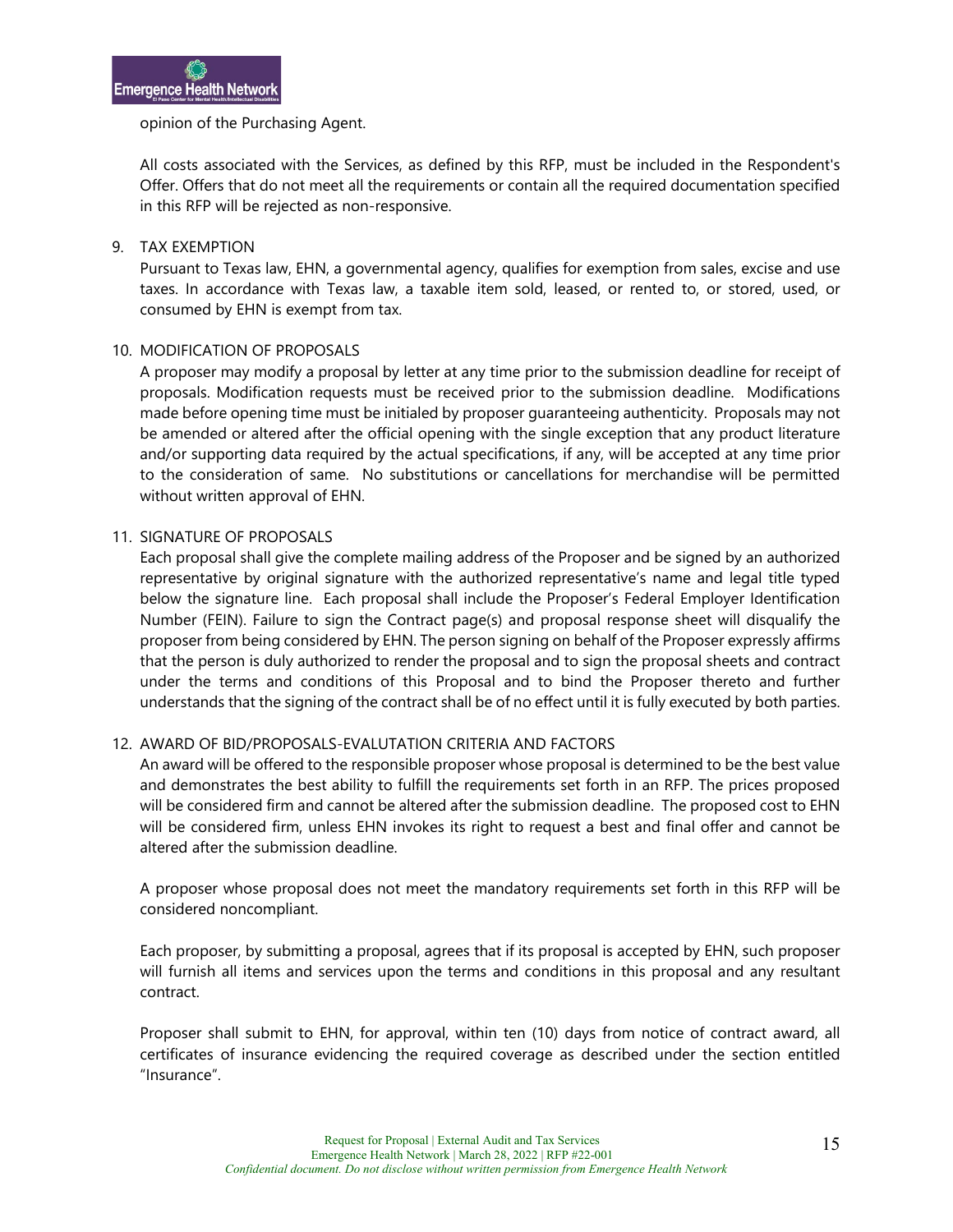#### 13. PUBLIC INFORMATION ACT

The parties agree that EHN is a governmental entity for purposes of the Texas Public Information Act (TPIA), codified as Chapter 552 of the Texas Government Code and as such is required to release information in accordance with the Public Information Act. Proposer acknowledges that any and all information submitted to EHN is subject to disclosure to third parties as per the requirements of the TPIA.

#### 14. RESULTANT CONTRACT

Any resultant contract shall be executed by both parties before taking effect. The contract documents shall consist of the contract, any addenda or amendments thereto, the general and special provisions, the drawings, proposal package and any addenda issued, and any change orders issued during the work.

The contracts to be entered into between EHN and those whose proposals are accepted shall include, in addition to additional terms as agreed to by the parties, the following provisions.

The term "Contractor" as indicated below shall mean vendor or any other term which describes the awardee.

#### *Governing Law and Venue*

*Contractor acknowledges that EHN is a governmental agency established under the laws of the State of Texas. The parties agree that this contract is governed by the laws of the State of Texas. Venue for any legal claim shall be proper in the federal or state courts in El Paso County, Texas.*

#### *Texas Tort Claims Act*

*Contractor acknowledges that EHN is a governmental agency and subject to the Texas Tort Claims Act, Texas Civil Practice and Remedies Code Chapter 101. Nothing in this Agreement shall be construed as a waiver of the rights or immunities available to EHN under the Texas Tort Claims Act.* 

#### *General Conditions and Stipulations*

- *a. Indemnification and Worker's Compensation. Contractor shall defend, indemnify and hold harmless EHN, its officials, agents, and employees from and against all claims, damages, losses, and expenses, including attorney fees, arising out of or resulting from the Contractor's acts or omission in the performance of the duties required under the Agreement. Contractor acknowledges that EHN, as a governmental agency cannot indemnify third parties as per the requirements of Texas law.*
- *b. Independent Contractor. It is agreed nothing herein contained is intended or should be construed in any manner as creating or establishing the relationship of co-partners between the parties hereto. Further, nothing in this agreement shall be construed as establishing Contractor as the agent, representative or employee of EHN for any purpose or in any manner*  whatsoever. Contractor represents it has, or will secure at its own expense, all personnel *required in performing services under this Agreement. Any and all personnel of the Contractor or other persons while so engaged, and any and all claims whatsoever on behalf of any such person or personnel arising out of employment or alleged employment including, without limitation, claims of discrimination against the Contractor, its officers, agents, or employees shall in no way be the responsibility of EHN. Such personnel or other persons employed by Contractor shall not be entitled to any compensation, rights or benefits of any kind available*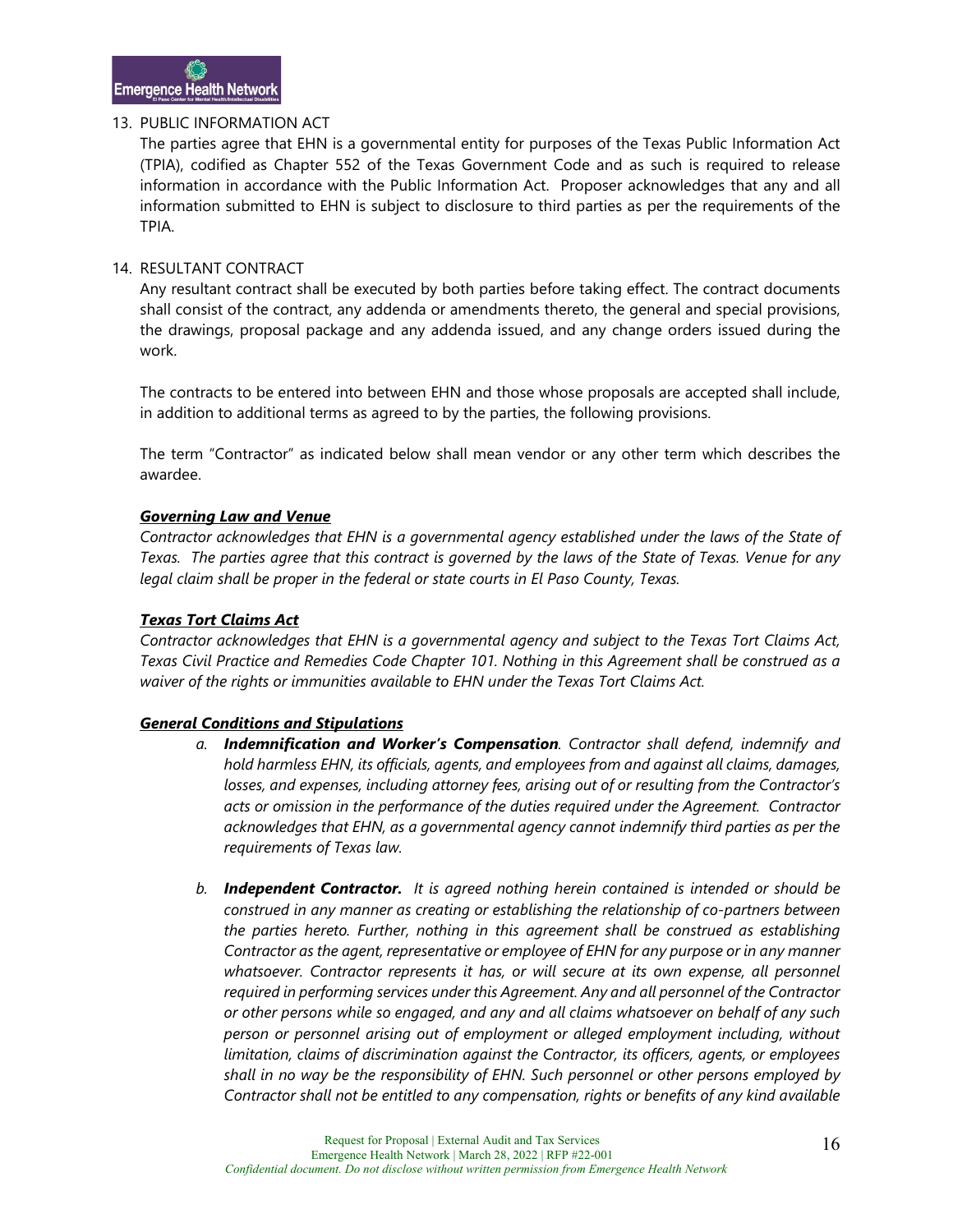*to EHN employees, including, without limitation, medical and hospital care, sick and vacation leave, worker's compensation, unemployment compensation, disability, or severance pay.* 

#### *Right to Terminate*

*EHN reserves the right to terminate this Agreement subject to thirty (30) calendar days' written notice to the Contractor. Contractor may submit a written request to terminate this Agreement only if EHN should substantially fail to perform its responsibilities as provided herein.*

*Additionally, EHN reserves the right to terminate this Agreement subject to thirty (30) calendar days written notice to the Contractor should it be later identified as a service which can be consolidated into a statewide/regionalized Agreement. EHN may exercise its option to cancel the remaining years of this Agreement, should it be decided that with additional institutions and/or sites, EHN would receive a better rate for the same service.*

*However, EHN can immediately terminate this Agreement for cause. The term "for cause" shall mean that the Contractor fails to meet the terms, conditions, and/or responsibilities of the Agreement. In this instance, the Agreement termination shall be effective as of the date indicated on the EHN's notification to the Contractor.*

*This Agreement may be suspended or cancelled without notice, at the option of the Contractor, if the Contractor or EHN's premises or equipment are destroyed by fire or other catastrophe, or so substantially damaged that it is impractical to continue service, or in the event the Contractor is unable to render service as a result of any action by any governmental authority.*

#### *Liability for Loss and Damages*

*Any damages by the Contractor to an EHN facility including equipment, furniture, materials or other EHN property, will be repaired or replaced by the Contractor to the satisfaction of EHN at no cost to EHN. EHN may, at its option, repair any such damage and deduct the cost thereof from any sum due Contractor under this Agreement.*

#### *Computer Software Management Memo*

*Contractor certifies that it has appropriate systems and controls in place to ensure that EHN funds will not be used in the performance of this Agreement for the acquisition, operation or maintenance of computer software in violation of copyright laws.* 

#### *Accounting Principles*

*The Contractor will adhere to generally accepted accounting principles as outlined by the American Institute of Certified Public Accountants. Dual compensation is not allowed; a Contractor cannot receive simultaneous compensation from two or more funding sources for the same services performed even though both funding sources could benefit.*

#### *Liability for Nonconforming Work*

*All work provided by the Contractor shall conform to the latest requirement of federal, state, and local regulations. Contractor is responsible for compliance with all applicable laws, codes, rules and regulations in connection with work performed under this agreement.*

*The Contractor will be fully responsible for ensuring that the completed work conforms to the agreed upon terms. If nonconformity is discovered prior to the Contractor's deadline, the Contractor will be*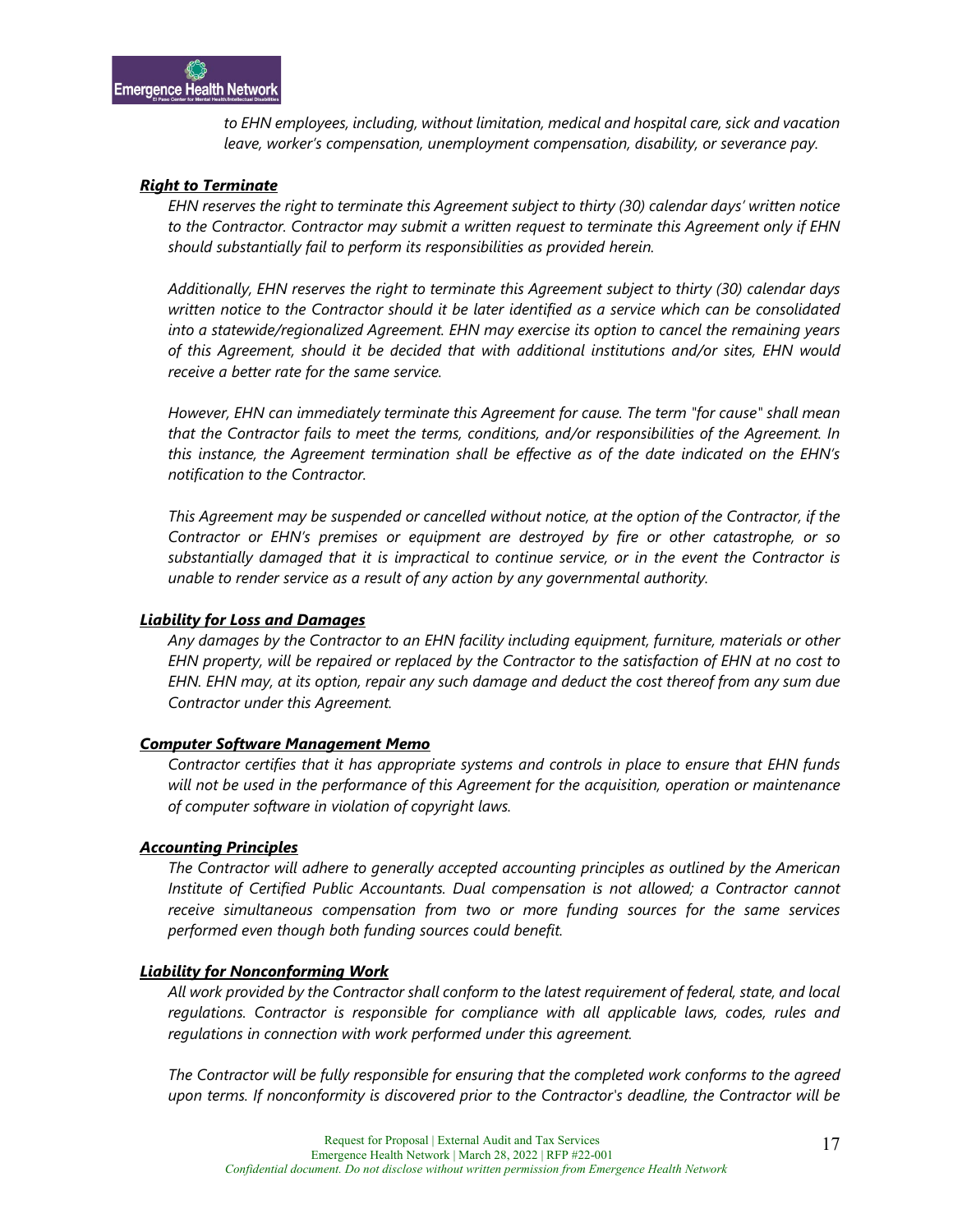*given a reasonable opportunity to cure the nonconformity. If the nonconformity is discovered after the deadline for the completion of the project, EHN, in its sole discretion, may use any reasonable means to cure the nonconformity. The Contractor shall be responsible for reimbursing EHN for any additional expenses incurred to cure such defects.*

#### *Subcontractor/Consultant Information*

*Contractor is required to identify all subcontractors and consultants who will perform labor or render services in the performance of this Agreement. Additionally, the Contractor shall notify EHN in writing within ten (10) working days of any changes to the subcontractor and/or consultant information.*

#### *Temporary Nonperformance*

*If, because of mechanical failure or for any other reason, the Contractor shall be temporarily unable to perform the work as required, EHN, during the period of the Contractor's inability to perform, reserves the right to accomplish the work by other means and shall be reimbursed by the Contractor for any additional costs above the Agreement price.*

*Neither Contractor nor EHN shall be liable to the other for any delay in, or failure of performance, of any requirement included in the contract caused by force majeure. The existence of such causes of delay or failure shall extend the period of performance until after the causes of delay or failure have been removed provided the non-performing party exercises all reasonable due diligence to perform. Force majeure is defined as acts of God, war, fires, explosions, hurricanes, floods, failure of transportation, or other causes that are beyond the reasonable control of either party and that by exercise of due foresight such party could not reasonably have been expected to avoid, and which, by the exercise of all reasonable due diligence, such party is unable to overcome.*

#### *Extension of Term*

*If it is determined to be in the best interest of EHN, this Agreement may be amended to extend the term. Upon signing the amendment, the Contractor hereby agrees to provide services for the extended period at the rates specified in the original Agreement. Agreement shall not be set for auto renewal.*

#### *Prohibition on Contracts with Companies Boycotting Israel*

Pursuant to Chapter 2270 of the Texas Government Code, Contractor represents and warrants that it *does not boycott Israel and will not boycott Israel during the term of this Agreement.* 

#### *Prohibition on Contracts with Companies on Terrorism Watchlist and with Foreign Terrorist Organizations*

*Pursuant to Executive Order No. 13224, contractor represents and warrants that it is not listed on the federal terrorism watchlist. Pursuant to Section 2252.152 of the Texas Government Code, Contractor represents and warrants that is not engaged in business with Iran, Sudan, or a foreign terrorist organization.*

#### *Merger Acquisitions*

*Pursuant Chapter 2270 of the Texas Government Code, Contractor represents and warrants that it does not boycott Israel during the term of this Agreement.* 

#### *Medicaid Vendor List*

*Pursuant to requirements of the U.S. Department of Health and Human Services, Office of Inspector General, Contractor represents and warrants that none of its employees have been excluded from*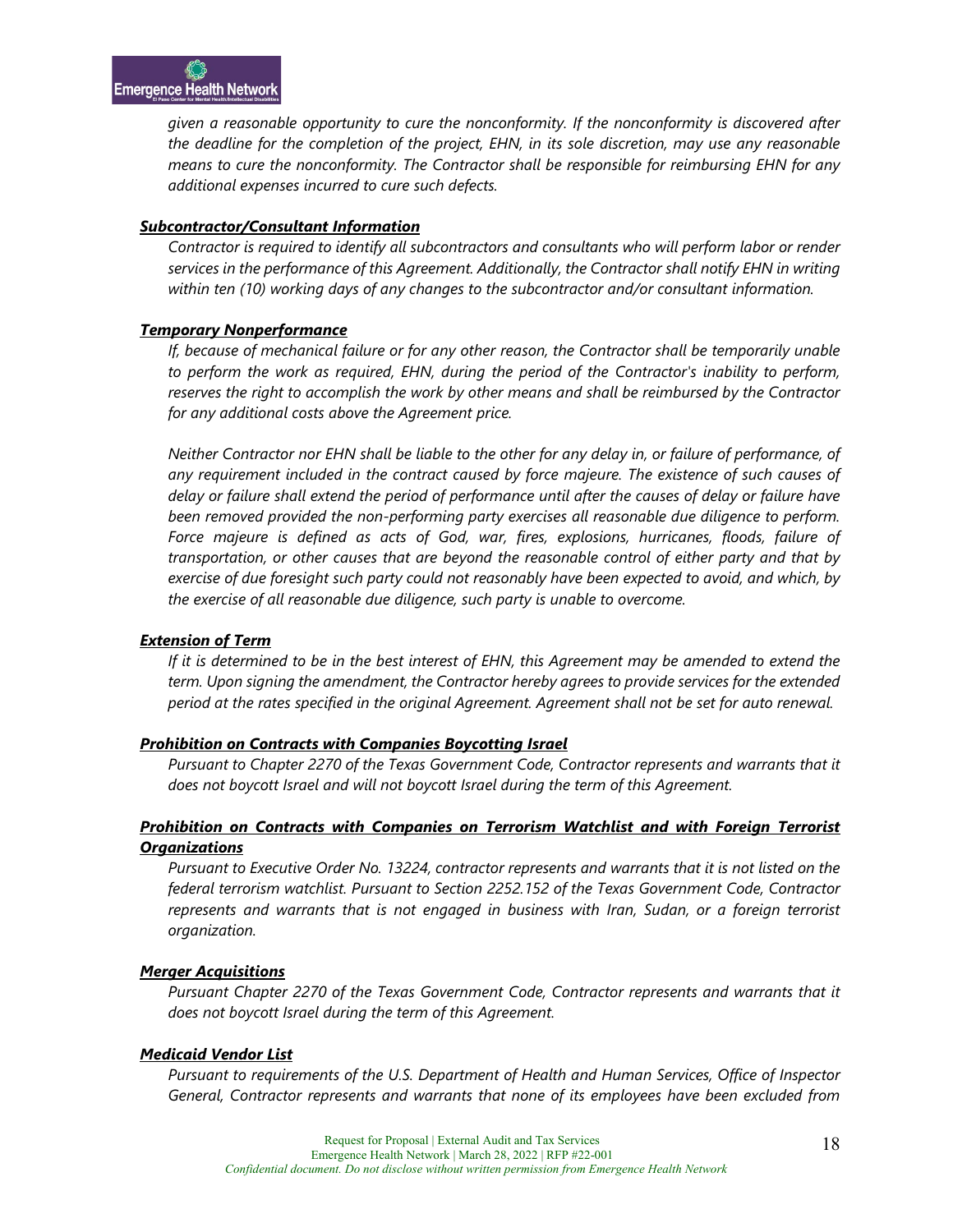*participating in federally funded health care programs and that they are not listed on the List of Excluded Individuals and Entities.* 

#### *Monitoring Performance*

*EHN shall have the unfettered right to monitor and audit the Contractor's work in every respect. In this regard, the Contractor shall provide its full cooperation and ensure the cooperation of its employees, agents, assigns, and subcontractors. Further, the Contractor shall make available for inspection and/or copying when requested, original data, records, and accounts relating to the Contractor's work and performance under this Agreement. In the event any such material is not held by the Contractor in its original form, a true copy shall be provided.* 

#### *Change in Law and Compliance with Law*

*Any alterations, additions, or deletions to the terms of the contract that are required by changes in federal or state law or regulations are automatically incorporated into the contract without written amendment hereto and shall become effective on the date designated by such law or by regulation.*

#### 15. PROPOSER INVESTIGATION

Before submitting a proposal, each Proposer shall make all investigations and examinations necessary to ascertain all site conditions and requirements affecting the full performance of the Agreement and to verify any representations made by EHN upon which the Proposer will rely. If the Proposer receives an award as a result of its proposal submission, failure to have made such investigations and examinations will in no way relive the Proposer from its obligation to comply in every detail with all provisions and requirements of the contract, nor will a plea of ignorance of such conditions and requirements be accepted as a basis for any claim whatsoever by the Proposer for additional compensation.

#### 16. NO COMMITMENT BY EHN

This Proposal does not commit EHN to award any costs or pay any costs, or to award any contract, or to pay any costs associated with or incurred in the preparation of a proposal to this proposal, or to procure or contract for services or supplies.

#### 17. SINGLE PROPOSAL RESPONSE

If only one proposal is received in response to the Invitation for Bid or Request for Proposals, a detailed cost proposal may be requested of the single contractor. A cost/price analysis and evaluation and/or audit may be performed of the cost proposal in order to determine if the price is fair and reasonable. EHN anticipates making a contract award to one (1) Successful Respondent for the Services required by this RFP. EHN reserves the right not to award a contract for the performance of all or part of the requirements of this RFP. This RFP is not exclusive and EHN reserves the right to issue additional solicitations regarding the Services described in this RFP or similar services at any time. All Respondents are always encouraged to offer their best pricing.

#### 18. CHANGES IN SPECIFICATIONS

If it becomes necessary to revise any part of this proposal, a written notice of such revision will be posted on the EHN Purchasing website. EHN is not bound by any oral representations, clarifications, or changes made in the written specifications by EHN's employees, unless such clarification or change is posted on the EHN Purchasing website. It shall be the Proposer's responsibility to check the website prior to the proposal opening date to verify whether any addendums have been posted.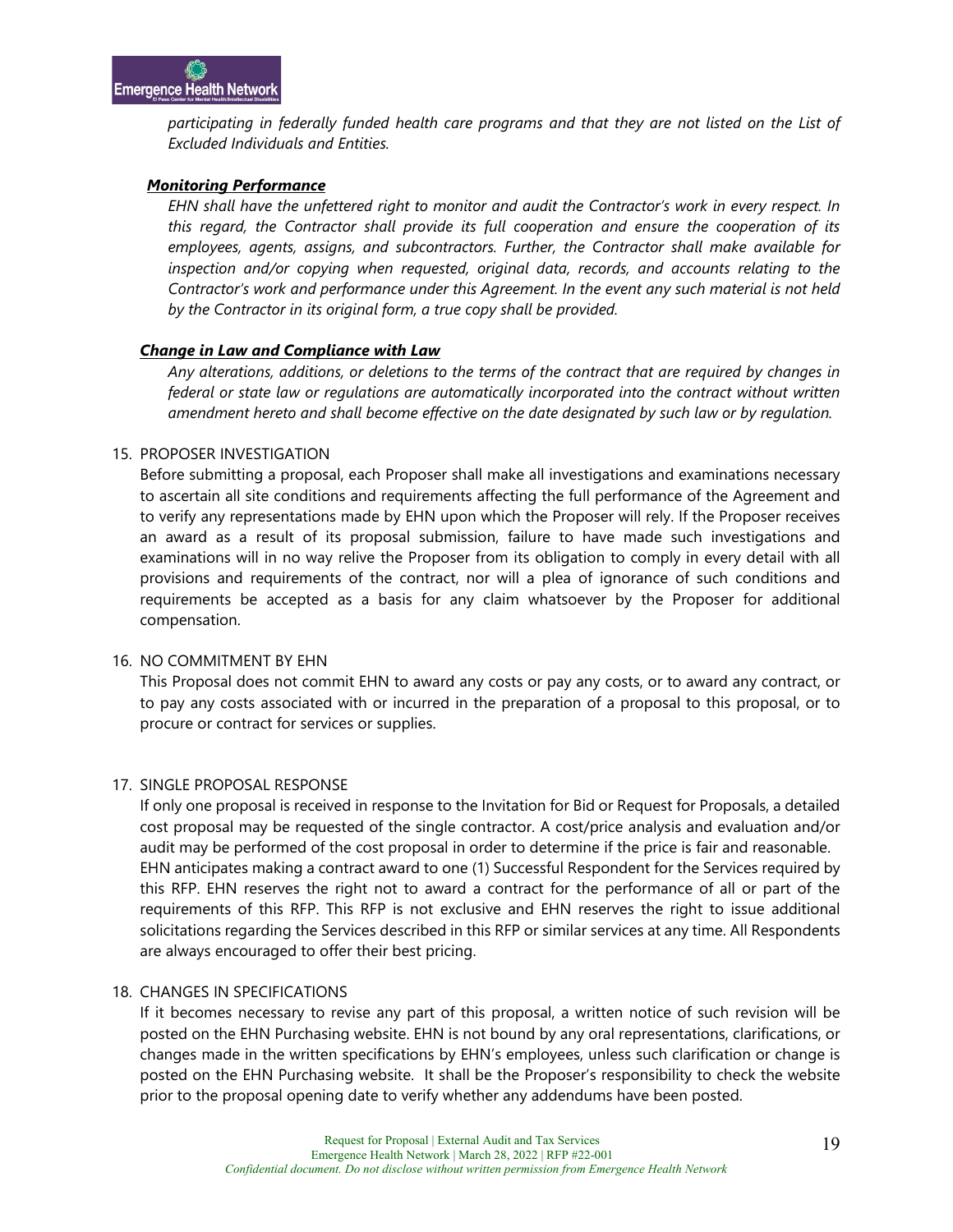#### 19. PROPOSAL IDEAS AND CONCEPTS

EHN reserves the right to adopt or use for its benefit, any concept, plan, or idea contained in any proposal.

#### 20. BID/PROPOSAL DISCLOSURES

Results of proposals for the purchase of goods, materials, general services and construction are considered public information at the time of the proposal opening. All information contained in the proposal response is available for public review.

#### 21. WITHDRAWAL OF PROPOSAL

Proposer may request withdrawal of a sealed proposal prior to the Submission Deadline provided the request for withdrawal is submitted to EHN in writing.

#### 22. INDEMNIFICATON

- a. The Proposer shall agree to assume all risks and responsibility for, and agrees to indemnify, defend, and save harmless, EHN, its elected and appointed officials and department heads, and its agents and employees from and against all claims, demands, suits, actions, recoveries, judgments, and costs and expenses including reasonable attorney's fees for the defense thereof in connection therewith on account of the loss of life property or injury or damage to the person which shall arise from Proposer's operations under this contract, its use of EHN facilities and/or equipment or from any other breach on the part of the Proposer, its employees, agents or any person(s) in or about EHN's facilities with the expressed or implied consent of EHN. Proposer shall pay any judgment with cost which may be obtained against EHN resulting from Proposer's operations under this contract.
- b. Proposer agrees to indemnify and hold EHN harmless from all claims of subcontractors, laborers incurred in the performance of this contract. Proposer shall furnish satisfactory evidence that all obligations of this nature herein above designated have been paid, discharged or waived. If Proposer fails to do so, then EHN reserves the right to pay unpaid bills of which EHN has written notice direct and withhold from Proposer's unpaid compensations a sum of money reasonably sufficient to liquidate any and all such lawful claims.
- c. A successful proposer may be required to post a payment and/or performance bond pursuant to Texas Government Code Chapter 2253. Said bond shall be in the full amount of the contract and must be furnished within 30 days after the date a purchase order is issued, or the contract is signed and prior to commencement of the actual work. A performance bond required pursuant to this section shall be noted in the attached detailed proposal specifications or scope of work.

#### 23. PROOF OF INSURANCE

Successful proposer agrees to keep in full force and effect, a policy of public liability and property damage insurance issued by a casualty company authorized to do business in the State of Texas, and in standard form approved by the Board of Insurance Commissioners' of the State of Texas, with coverage provision insuring the public from any loss or damage that may arise to any person or property by reason of services limits of not less than the following sums: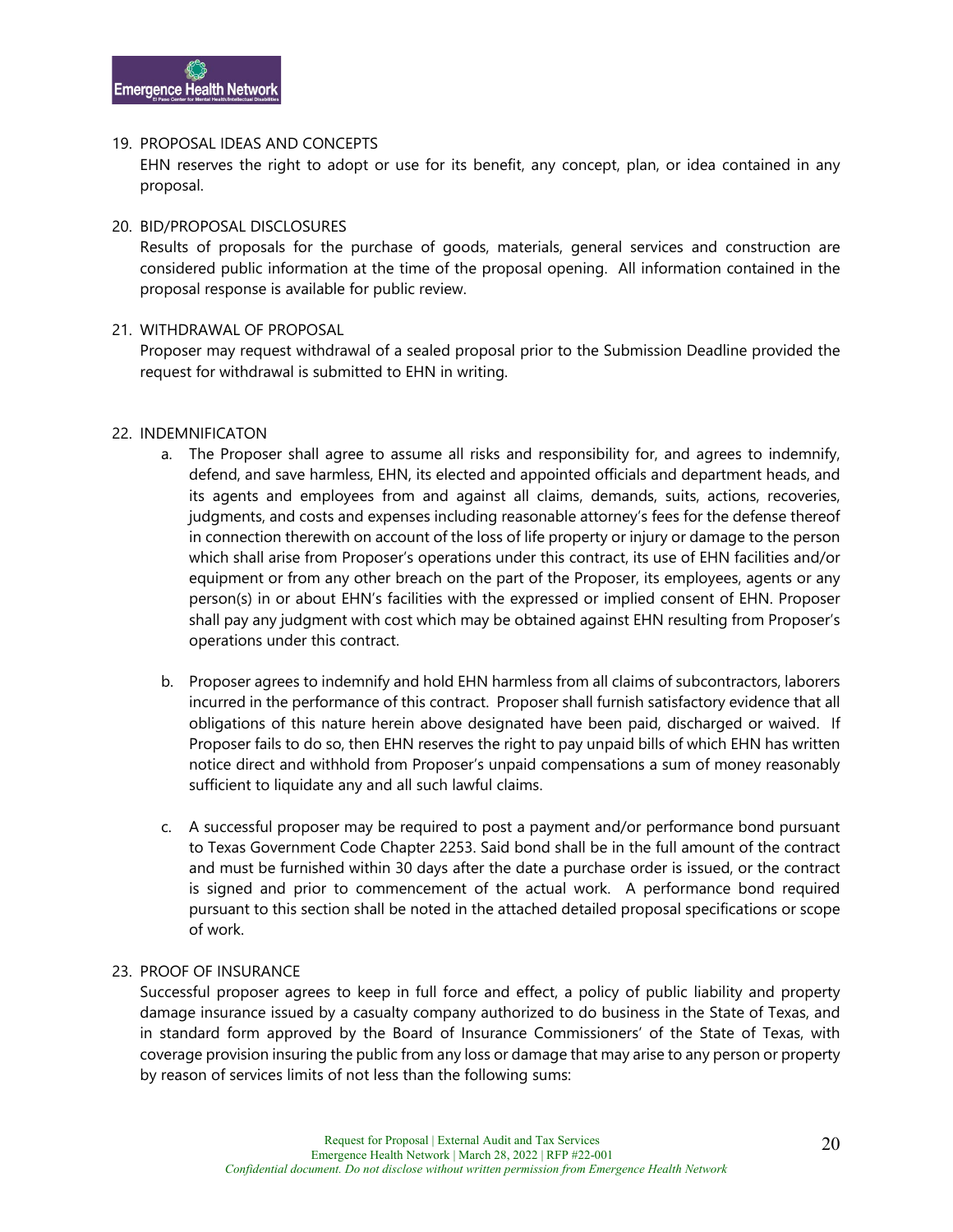#### INSURANCE REQUIREMENTS FOR CONSTRUCTION AND OTHER SERVICES PROVIDED TO EHN

#### GENERAL LIABILITY:

\$1,000,000 – Each Occurrence \$1,000,000 – General Aggregate \$1,000,000 – Personal & Advertising Injury \$1,000,000 – Products/Completed Operations – Aggregate \$5,000 – Premises Medical Expense \$500,000 – Fire Legal Damage Liability Emergence Health Network named as "Additional Insured" Waiver of Subrogation

#### AUTOMOBILE:

\$1,000,000 – Each Occurrence Emergence Health Network named as "Additional Insured" Waiver of Subrogation

#### WORKERS COMPENSATION:

\$1,000,000 – Employers Liability – Each Accident \$1,000,000 – Employers Liability – Each Employee \$1,000,000 – Employers Liability – Disease – Policy Limit Statutory Limits Waiver of Subrogation

### CONSTRUCTION PROJECTS

additional requirements: Builders Risk Policy for total amount of completed project Bid Bond Performance & Payment Bond

#### PROFESSIONAL SERVICES

additional requirements: Limit of \$1,000,000 for E&O/Professional Insurance.

#### CERTIFICATE OF LIABILITY INSURANCE

In the remarks section should include job description or project name and/or number.

Successful proposer shall carry in full force Workers' Compensation Insurance Policy(ies), if there is more than one employee, for all employees, including but not limited to full time, part time, and emergency employees employed by the successful proposer. Current insurance Certificates certifying that such policies as specified above are in full force and effect shall be furnished by successful proposer to EHN.

Insurance is to be placed with insurers having a best rating of no less than A. The Proposer shall furnish EHN with certificates of insurance and original endorsements affecting coverage required by these insurance clauses within ten (10) business days of execution of this contract. The certificates and endorsements for each insurance policy are to be signed by a person authorized by the insurer to bind coverage on its behalf. The Proposer shall be required to submit annual renewals for the term of this contract prior to expiration of any policy.

In addition to the remedies stated herein, EHN has the right to pursue other remedies permitted by law or in equity. EHN agrees to provide Proposer with reasonable and timely notice of any claim, demand, or cause of action made or brought against EHN arising out of or related to utilization of the property.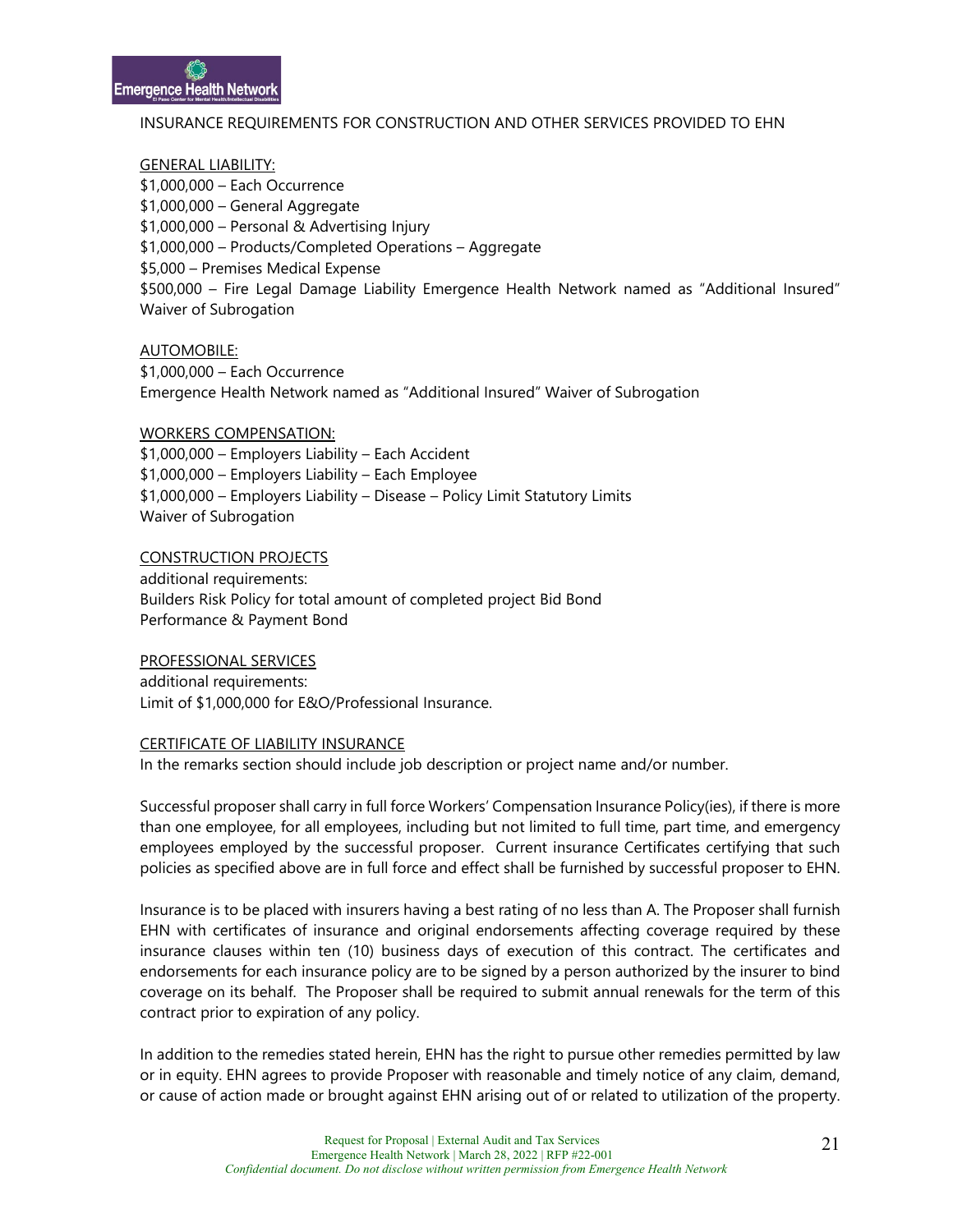Proposer shall have the right to defend any such claim, demand or cause of action at its sole cost and expense and within its sole and exclusive discretion. EHN agrees not to compromise or settle any claim or cause of action arising out of or related to the utilization of the property without the prior written consent of the Proposer.

In no event shall EHN be liable for any damage to or destruction of any property belonging to the Proposer.

Emergence Health Network shall be listed as the additional insured on policy certificates and shall be notified of changes to the policy during the contractual period.

#### 24. MENTAL HEALTH FRIENDLY WORKPLACE

The Proposer shall submit a narrative demonstrating its commitment as a mental-health friendly workplace; however, this may not be a determining factor in the proposal process.

#### 25. MANDATORY DISCLOSURE

Texas law requires the following disclosures by vendors: Conflict of Interest Disclosure Reporting (required of all vendors responding to the RFP) 20 Chapter 176 of the Texas Local Government Code requires that any vendor or person considering doing business with a local government entity make certain disclosures. In 2015, the Texas Legislature updated the law and the Texas Ethics Commission made corresponding changes to the Conflict of Interest Questionnaire (CIQ Form "Appendix D), in which the vendor must disclose any covered affiliation or business relationship with EHN personnel that might cause a conflict of interest with a local government entity. The EHN appointed officials and employees listed in Appendix F will award or make recommendations for the awarding of a contract. By law, a completed questionnaire must be filed with EHN. If no conflict of interest exists, write "N/A" or "None" in Box 3 of the CIQ Form. For vendor's convenience, a blank CIQ Form is enclosed with this RFP.

#### 26. NON-COLLUSION AFFIDAVIT

The Proposer declares, by signing and submitting a response to this RFP, that the proposal is not made in the interest of, or on behalf of, any undisclosed person, partnership, company, association, organization, or corporation; that the proposal is genuine and not collusive or sham; that the Proposer has not directly or indirectly induced or solicited another proposer to put in a false or sham proposal, and has not directly or indirectly colluded, conspired, connived, or agreed with any proposer or anyone else to put in a sham proposal, of that anyone shall refrain from bidding; that the Proposer has not in any manner, directly or indirectly, sought by agreement, communications, or conference with anyone to fix the proposal price of the Proposer of any other proposer, or to fix any overhead, profit or cost element of the proposal price, or of that of any other proposer, or to secure any advantage against the public body awarding the contract of anyone interested in the proposed contract, that all statements contained in the proposal are true; and further, that the Proposer has not, directly or indirectly, submitted his or her proposal price or any breakdown thereof, or the contents thereof, or divulged information or data relative thereto, or paid, and will not pay, any fee to any cooperation, partnership, company association, organization, proposal depository, or to any member or agent thereof to effectuate a collusive or sham proposal.

No EHN appointed official or employee who may exercise any function or responsibilities in the review or approval of this undertaking, shall have any personal or financial interest, direct or indirect, in any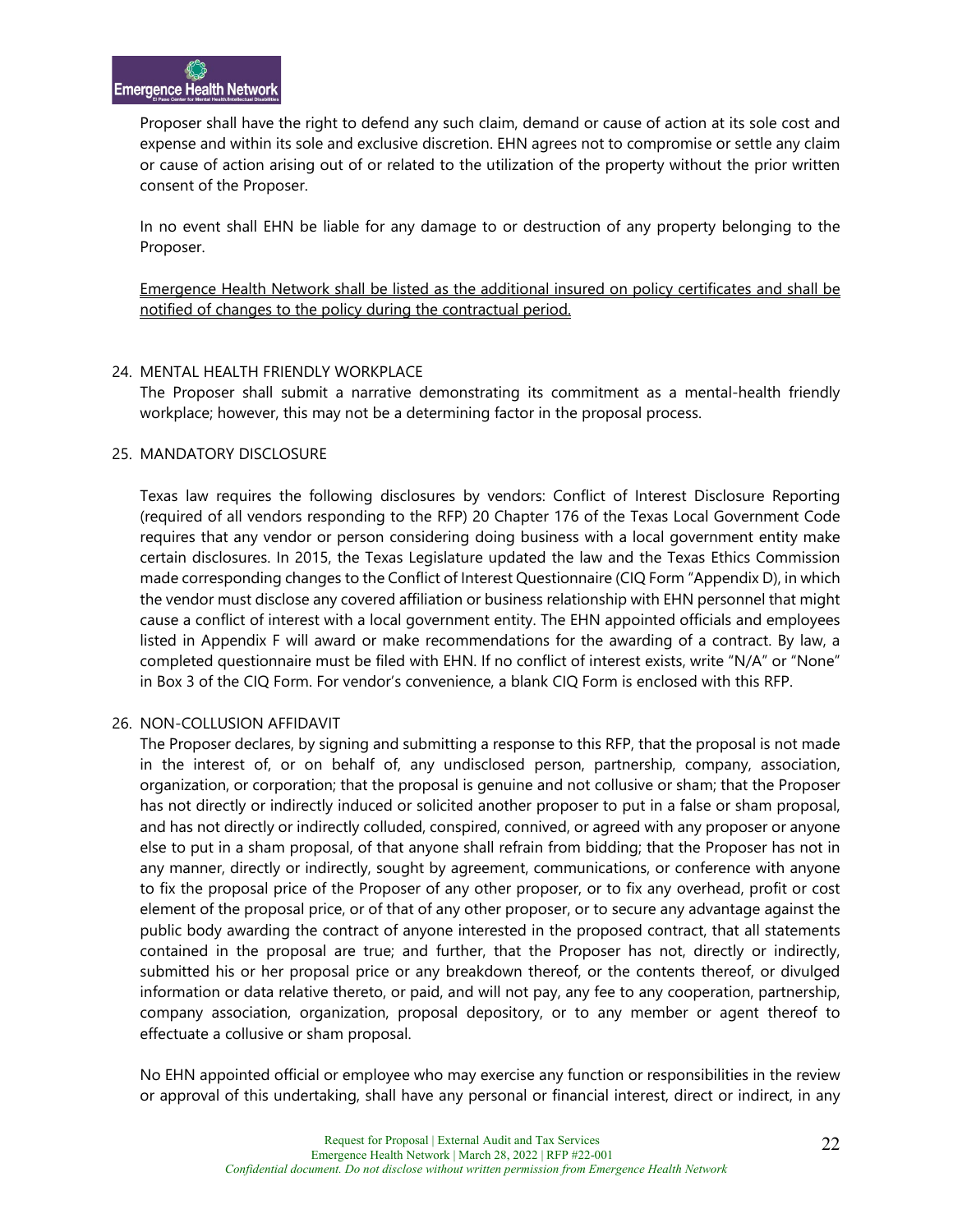contract or negotiation process thereof. The above compliance request will be part of all EHN contracts for this service.

#### 27. SOVEREIGN IMMUNITY

EHN specifically reserves any claim it may have to sovereign, qualified, or official immunity as a defense to any action arising in conjunction with this contract.

## 28. MERGERS, ACQUISITIONS

Proposer is required to provide EHN with notice of any anticipated merger or acquisition as soon as Proposer has actual knowledge of the anticipated merger or acquisition.

If subsequent to the award of any contact resulting from this Proposal the Proposer shall merge or be acquired by another firm, the following documents must be submitted to EHN.

- a. Corporate resolutions prepared by the awarded Proposer and the new entity ratifying acceptance of the original contract, terms, conditions and prices; and
- b. New Proposer's Federal Identification Number (FEIN); and
- c. New Proposer's proposed operating plans.

Moreover, Proposer is required to provide EHN with notice of any anticipated merger or acquisition as soon as Proposer has actual knowledge of the anticipated merger or acquisition. The new Proposer's proposed plan of operation must be submitted prior to merger to allow time for submission of such plan for its approval.

## 29. DELAYS

EHN reserves the right to delay the scheduled commencement date of the contract if it is to the advantage of EHN. There shall be no additional costs attributed to these delays should any occur. Proposer agrees it will make no claim for damages, for damages for lost revenues, for damages caused by breach of contract with third parties, or any other claim by Proposer attributed to these delays, should any occur. In addition, Proposer agrees that any contract it enters into with any third party in anticipation of the commencement of the contract will contain a statement that the third party will similarly make no claim for damages based on delay of the scheduled commencement date of the contract.

#### 30. ACCURACY OF DATA

Information and data provided through this Proposal are believed to be reasonably accurate.

## 31. SUBCONTRACTING/ASSIGNMENT

Proposer shall not assign, sell, or otherwise transfer its contact in whole or in part without prior written permission. Such consent, if granted, shall not relieve the Proposer of any of its responsibilities under this contract.

#### 32. INDEPENDENT CONTRACTOR

Proposer expressly acknowledges that it is an independent contractor. Nothing in this agreement is intended nor shall be construed to create an agency relationship, an employer/employee relationship, a joint venture relationship, or any other relationship allowing EHN to exercise control or direction over the manner or method by which Proposer or its subcontractors perform in providing the requirements stated in the Proposal.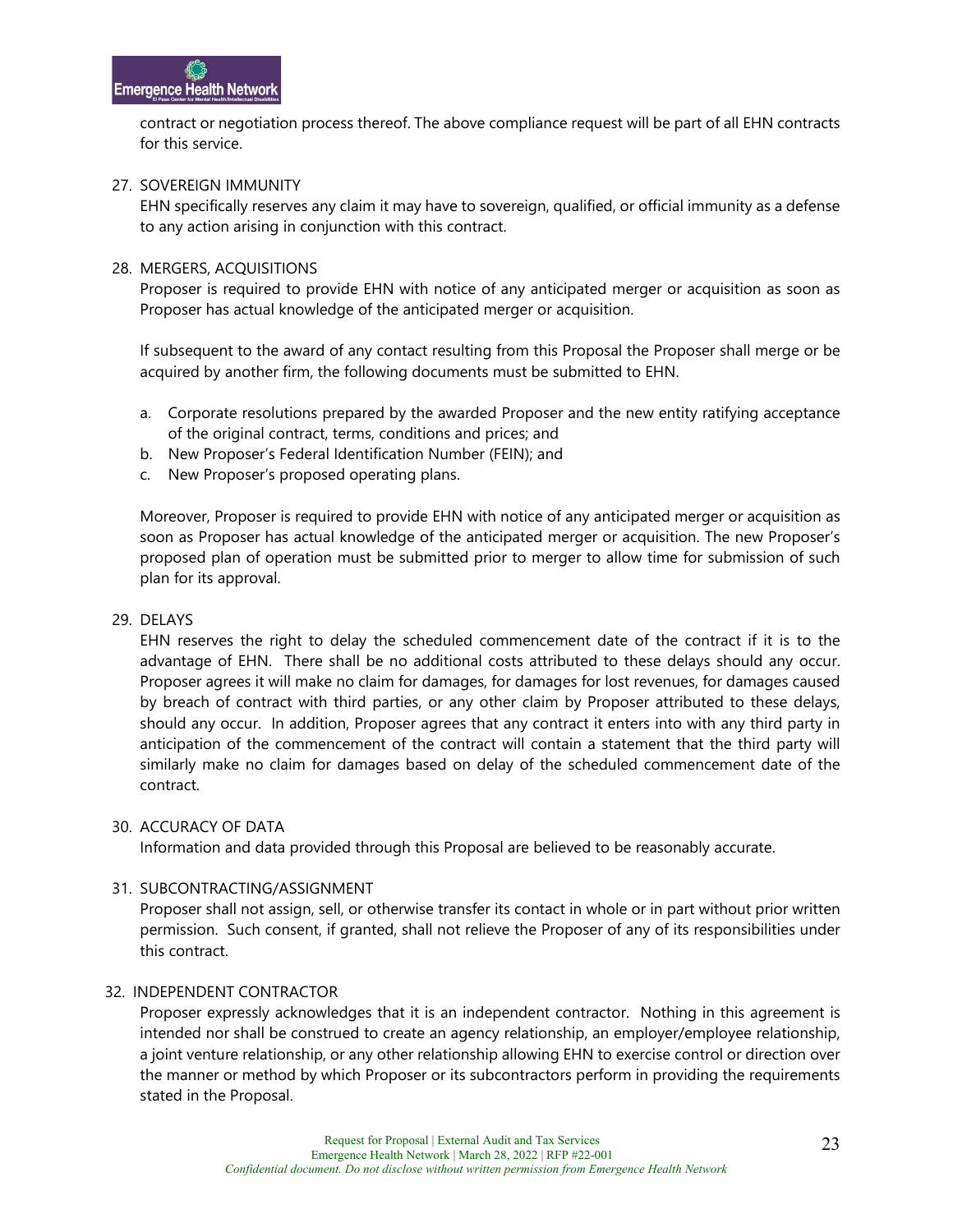#### 33. ASSURANCES

Proposer, in responding, represents the following:

- a. Proposer has made no attempt nor will make any attempt to induce any person or firm to submit or not submit a proposal; and
- b. Proposer has arrived at the proposal independently without consultation, communication, or agreement for the purpose of restricting competition; and
- c. All cost and pricing information is reflected in the RFP response documents only; and
- d. Proposer and if applicable, its officers or employees, have no relationship now or will have no relationship during the contract period that interferes with fair competition or that is a financial or other conflict of interest, real or apparent; and
- e. If applicable, no member of the Proposer's staff or governing authority has participated in the development of specific criteria for award of this prospective contract, nor will participate in the selection of the successful Proposer to be awarded this prospective contract; and
- f. Proposer has not retained or promised to retain an entity or used or promised to use a consultant that has participated in the development of the specific criteria for award of this prospective contract or will participate in the selection of the successful Proposer awarded this prospective contract; and
- g. Proposer, if currently providing services to EHN on a contractual or employment basis, shall not obtain and use, or attempt to obtain, confidential information regarding EHN operations that provides an undue advantage in the selection process; and
- h. Proposer has not given, offered to give, nor intends to give any economic opportunity, gift, loan, gratuity, special discount, trip, favor, or service to any public servant (including, but not limited to any member of the Board of Trustees or staff) or any public employee (including, but not limited to, any employee of EHN) in connection with its submitted proposal; and
- i. Proposer accepts the terms, conditions, criteria, and requirements set forth in the above procurement package; and
- j. Proposer accepts EHN sole right to award any proposal (including negotiating with or issuing a contract to more than one Proposer when doing so would be in the best interests of EHN) or reject any or all proposals submitted at any time; and
- k. Proposer accepts EHN sole right to cancel the proposal at any time EHN so desires; and
- l. Proposer is not entitled to and will make no claim for payment to cover costs incurred in the preparation of the submission of its proposal or any other associated costs, even in situations where EHN cancels the proposal or rejects all proposals submitted in response to the proposal; and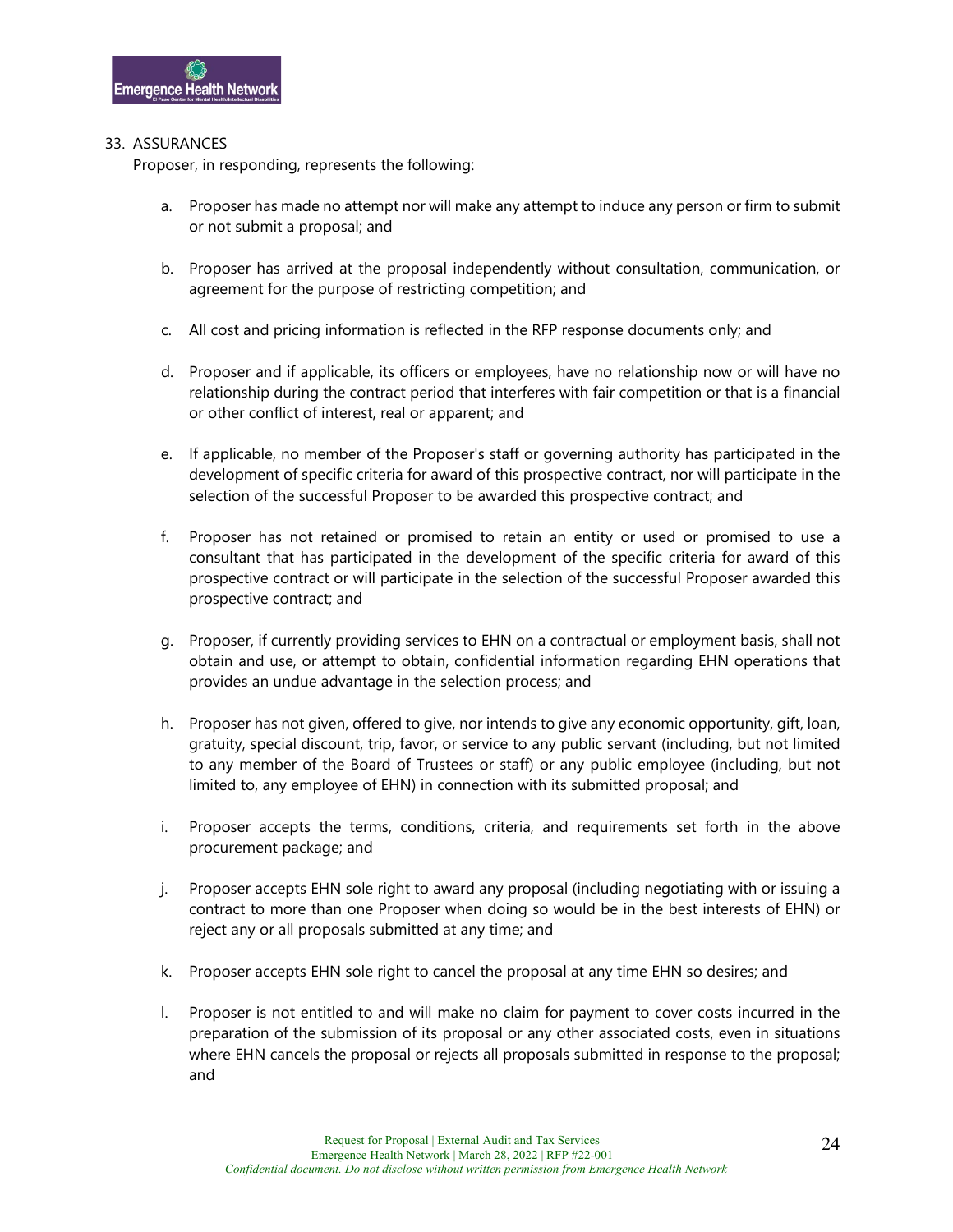- m. Proposer certifies that neither it nor its principals are presently debarred, suspended, proposed for debarment, declared ineligible, or voluntarily excluded from participation in any federally funded health care programs or otherwise listed on the List of Excluded Individuals and Entities maintained by the U.S. Department of Health and Human Services, Office of Inspector General; and
- n. Proposer, if it is a corporation, is either not delinquent in its franchise tax payments to the State of Texas or is not otherwise subject to payment of franchise taxes to the State of Texas; and
- o. Proposer owes no funds to the State of Texas for unresolved audit exceptions. An unresolved audit exception is an exception for which the Proposer has exhausted all administrative and/or judicial remedies and has failed to comply with any resulting demand for payment; and
- p. Proposer agrees that information about individuals served by the EHN will be kept confidential; and
- q. Proposer has not had a contract terminated for performance deficiencies within the 12-month period preceding the submission of this proposal; and
- r. Proposer shall comply with the requirements of the Immigration Reform and Control Act of 1986 and Immigration Act of 1990 regarding employment verification and retention of verification forms for any individual(s) hired on or after November 6, 1986, described in this proposal who will perform any labor or services; and
- s. Respondent represents and warrants that, in accordance with Section 2155.005 of the Texas Government Code, neither Respondent nor the firm, corporation, partnership, or institution represented by Respondent, or anyone acting for such a firm, corporation or institution has (1) violated any provision of the Texas Free Enterprise and Antitrust Act of 1983, Chapter 15 of the Texas Business and Commerce Code, or the federal antitrust laws, or (2) communicated directly or indirectly the contents of this Response to any competitor or any other person engaged in the same line of business as Respondent; and
- t. Proposer shall comply with all federal statutes relating to nondiscrimination including but not limited to Title VI of the Civil Rights Act of 1964, which prohibits discrimination on the basis of race, color, gender, pregnancy, religion, and national origin; Title IX of the Education Amendments of 1972, as amended [20 U.S.C. §504 of the Rehabilitation Act of 1973 (Public Law 93-112)], which prohibits discrimination on the basis of disabilities; the Age Discrimination in Employment Act; the Americans with Disabilities Act of 1990; Chapter 21 of the Texas Labor Code, which is informally referred to as the Texas Commission on Human Rights Act; and all amendments to each, and all requirements imposed by the regulations issued pursuant to these acts, especially 45 CFR Part 80 (relating to race, color, and national origin), 45 CFR Part 84 (relating to handicap), 45 CFR Part 86 (relating to sex), and 45 CFR Part 91 (relating to age); and
- u. Proposer warrants that, to the extent it has exposure, access or control of patient information, it will protect the privacy and provide for the security of Protected Health Information ("PHI") that is in compliance with the Health Insurance Portability and Accountability Act of 1996, Public Law I 04-191 ("HIPAA") and regulations promulgated thereunder by the U.S. Department of Health and Human Services (the "HIPAA Regulations") and other applicable federal and state laws,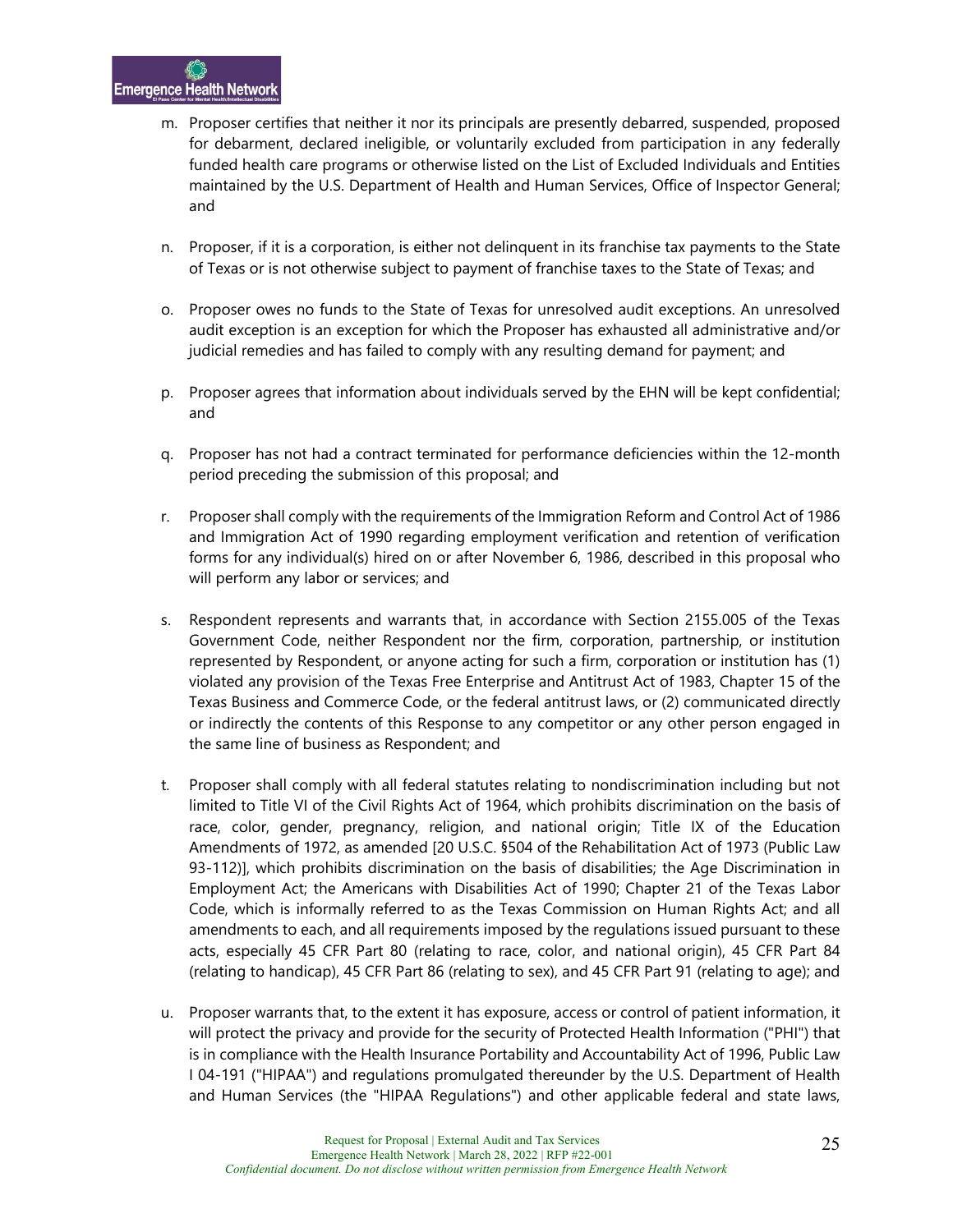including, but not limited to the requirements of Texas Health and Human Services as stated within their Data Use Agreement.

- v. Proposer shall comply with the requirements of Chapter 81 of the Texas Civil Practice and Remedies Code; and
- w. As provided by the Texas Family Code, §231.006, a child support obligor who is more than 30 days delinquent in paying child support and a business entity in which the obligor is a sole proprietor, partner, shareholder, or owner with an ownership interest of at least twenty-five percent (25%) is not eligible to receive payments from state funds under a contract to provide property, materials, or services or receive a state-funded grant or loan. Proposer certifies that it is not ineligible to receive any payments under any contract resulting from its proposal and acknowledges that any contract that is executed as a result of its proposal may be terminated and payment may be withheld if this certification is inaccurate; and
- x. Proposer agrees to provide EHN with any information necessary to validate any statements made in its proposal, as requested by EHN. Such requests may include, but not necessarily be limited to, allowing access for on-site observation, granting permission for EHN to verify information with third parties, and allowing inspection of Proposer's records. Proposer understands that failure to substantiate any statements made in Proposer' s proposal shall result in disqualification of the proposal.
- y. Proposer represents and warrants that it has determined what licenses, certifications and permits are required under the contract and has acquired all applicable licenses, certifications, and permits.

NOTICE: EHN will not be liable for any fees or charges not specifically detailed in your proposal.

*EHN is an equal opportunity employer.*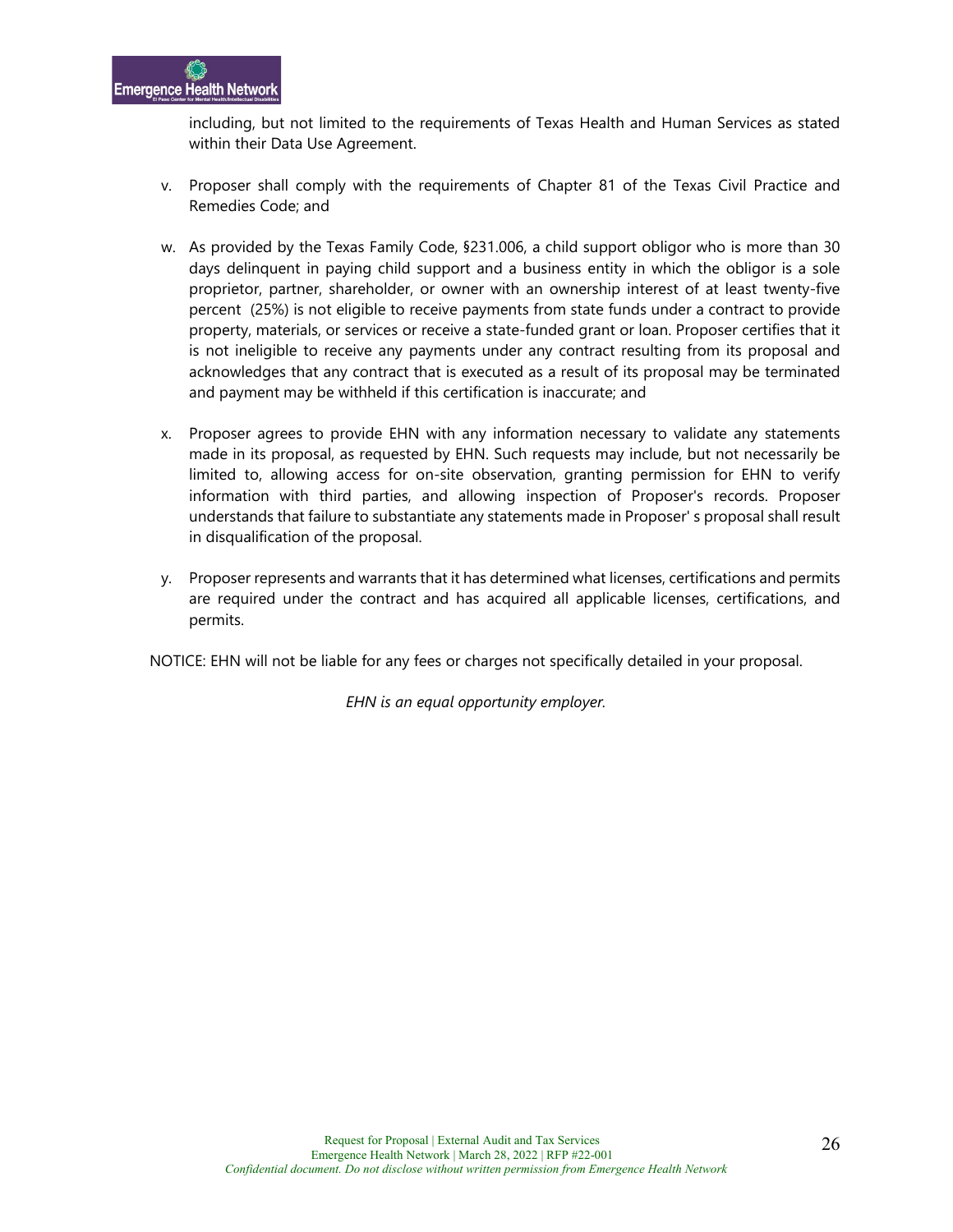

**Appendix A**



## **External Auditing and Tax Services RFP # 22-001**

Vendor must meet specifications **\*\*\*THIS MUST BE THE FIRST PAGE ON PROPOSAL\*\*\***

Please do not include tax, as EHN is tax-exempt. We will sign tax exemption certificates covering these items. **Please submit one (1) original copy with the application to: Emergence Health Network, Attention: Purchasing Department. 201 E. Main Suite 600, El Paso, TX 79901, or email to: [RFP@ehnelpaso.org i](mailto:RFP@ehnelpaso.org)n a PDF format.** 

I or we agree to furnish the following described equipment, supplies, or services for the prices shown in accordance with specifications listed below or attached. By execution of this proposal, I hereby represent and warrant to Emergence Health Network that I have read and understood the Proposal Documents and the Contract Documents, and this application is made in accordance with the Application Documents.

\_\_\_\_\_\_\_\_\_\_\_\_\_\_\_\_\_\_\_\_\_\_\_\_\_ \_\_\_\_\_\_\_\_\_\_\_\_\_\_\_\_\_\_\_\_\_\_

\_\_\_\_\_\_\_\_\_\_\_\_\_\_\_\_\_\_\_\_\_\_\_\_\_\_\_\_\_\_\_\_\_\_\_\_ \_\_\_\_\_\_\_\_\_\_\_\_\_\_\_\_\_\_\_\_\_\_\_\_\_\_\_\_\_\_\_\_

\_\_\_\_\_\_\_\_\_\_\_\_\_\_\_\_\_\_\_\_\_\_\_\_\_\_\_\_\_\_\_\_\_\_\_\_ \_\_\_\_\_\_\_\_\_\_\_\_\_\_\_\_\_\_\_\_\_\_\_\_\_\_\_\_\_\_\_\_

\_\_\_\_\_\_\_\_\_\_\_\_\_\_\_\_\_\_\_\_\_\_\_\_\_\_\_\_\_\_\_\_\_\_\_\_ \_\_\_\_\_\_\_\_\_\_\_\_\_\_\_\_\_\_\_\_\_\_\_\_\_\_\_\_\_\_\_\_

\_\_\_\_\_\_\_\_\_\_\_\_\_\_\_\_\_\_\_\_\_\_\_\_\_\_\_\_\_\_\_\_\_\_\_\_ \_\_\_\_\_\_\_\_\_\_\_\_\_\_\_\_\_\_\_\_\_\_\_\_\_\_\_\_\_\_\_\_

\_\_\_\_\_\_\_\_\_\_\_\_\_\_\_\_\_\_\_\_\_\_\_\_\_\_\_\_\_\_\_\_\_\_\_\_ \_\_\_\_\_\_\_\_\_\_\_\_\_\_\_\_\_\_\_\_\_\_\_\_\_\_\_\_\_\_\_\_

Federal Tax Identification No. City, State, Zip Code

DUNS Number

Company Mailing Address

Representative Name & Title Telephone Number include area code

Signature Fax Number include area code

Date **Email Address**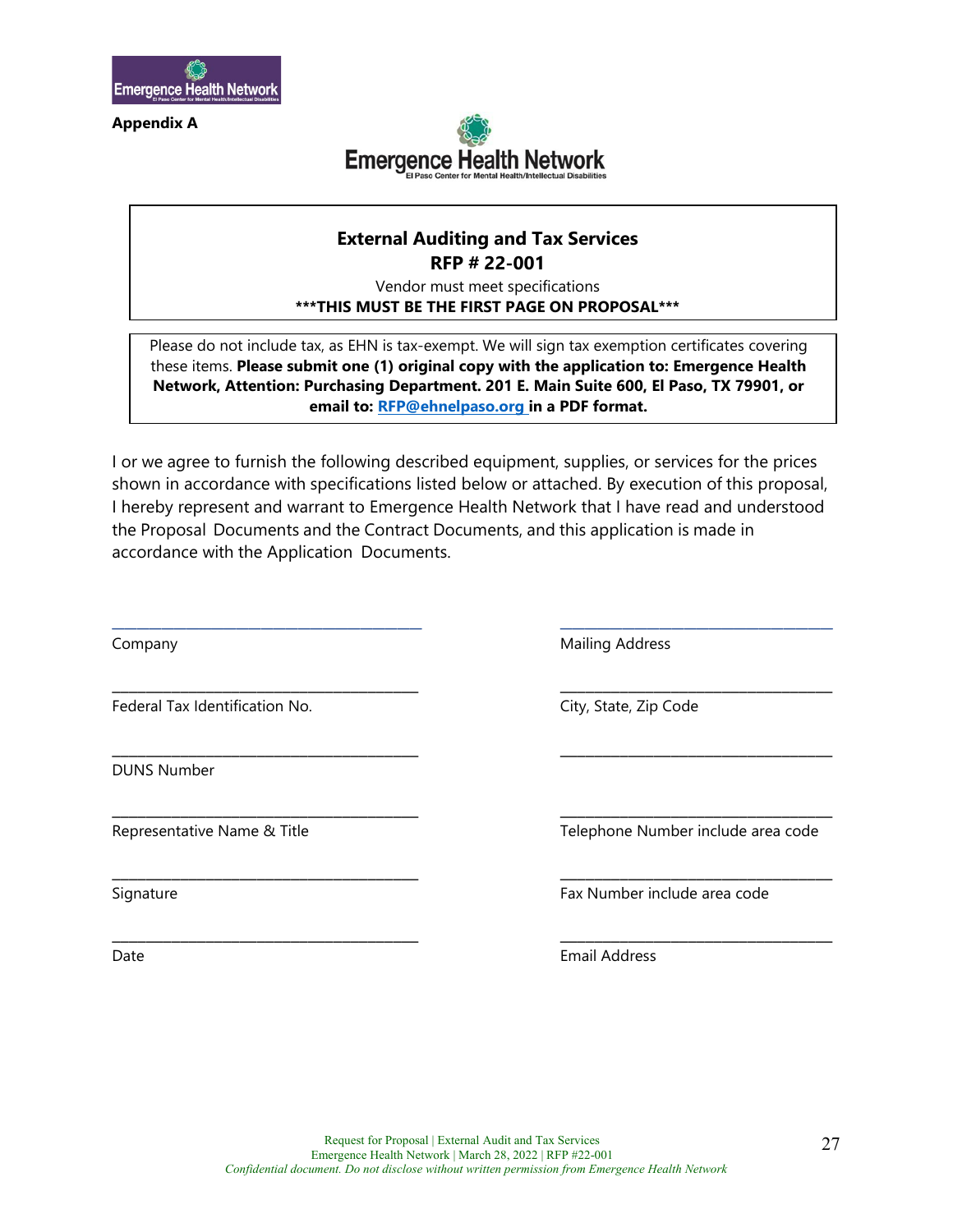

**Appendix B** 



#### **DEVIATION FORM**

*All deviations to this Solicitation (Proposal and Sample Contract) must be noted on this sheet.* In the absence of any entry on this Deviation Form, the prospective vendor assures EHN of their full agreement and compliance with the Specifications, Terms and Conditions.

Each response to this Solicitation shall contain a Deviation Form, which states the prospective vendor's commitment to the provisions of this Solicitation. An individual authorized to execute contracts must sign the Deviation Form. Any exceptions taken to the terms and conditions identified in this Solicitation Package including the Sample Contract must be expressly stated in the Deviation Form. *(Attachment B)* 

#### *THIS DEVIATION FORM MUST BE SIGNED BY EACH PROSPECTIVE VENDOR WHETHER THERE ARE DEVIATIONS LISTED OR NOT, AND SUBMITTED WITH THIS SOLICITATION*

| <b>DEVIATION(S)</b> |
|---------------------|
|                     |
|                     |
|                     |
|                     |
|                     |
|                     |
|                     |
|                     |
|                     |
|                     |
|                     |
|                     |
|                     |
|                     |
|                     |
|                     |
|                     |
|                     |
|                     |
|                     |
|                     |
|                     |
|                     |
|                     |

**Independent Contractor/Firm Authorized Signature Contractor/Firm Authorized Signature Contractor/Firm Authorized Signature** 

**\_\_\_\_\_\_\_\_\_\_\_\_\_\_\_\_\_\_\_\_\_\_\_\_\_\_\_\_\_\_\_\_\_ \_\_\_\_\_\_\_\_\_\_\_\_\_\_\_\_\_\_\_\_\_\_\_\_\_\_\_\_\_\_\_\_\_\_ \_\_\_\_\_\_\_\_\_**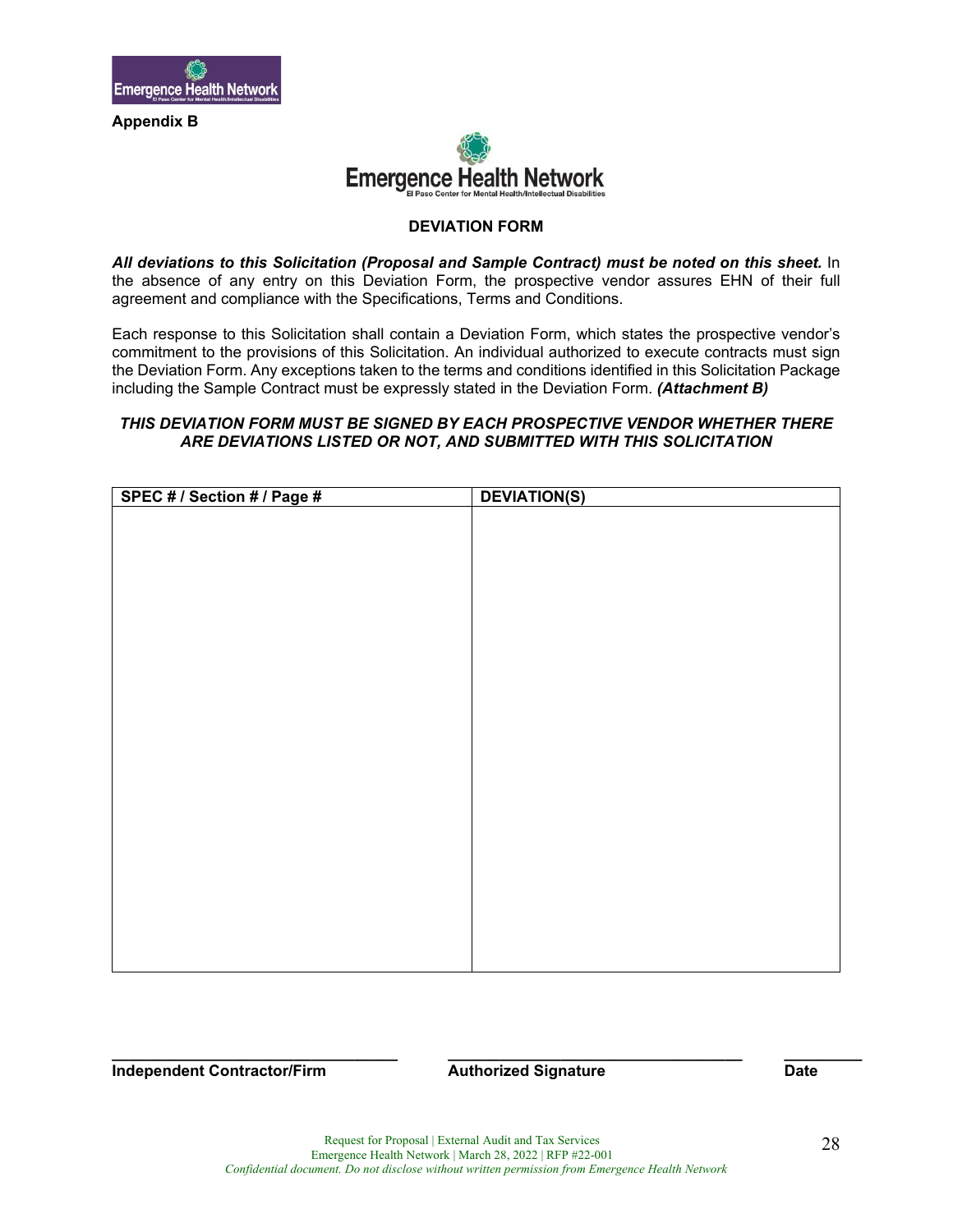

## **Appendix C**

#### **HUB SUBCONTRACTING PLAN HISTORICALLY UNDERUTILIZED BUSINESS**

*(HUB-LOI IS USED BY POTENTIAL VENDOR/VENDOR TO IDENTIFY SUB-VENDORS SELECTED FOR WORK ON THE CONTRACT)*

| Vendor entre a contra de la contra de la contra de la contra de la contra de la contra de la contra de la contra de la contra de la contra de la contra de la contra de la contra de la contra de la contra de la contra de la |
|--------------------------------------------------------------------------------------------------------------------------------------------------------------------------------------------------------------------------------|
|                                                                                                                                                                                                                                |
|                                                                                                                                                                                                                                |
| Bid/Proposal Number:<br><u> </u>                                                                                                                                                                                               |
| Contract Amount: _____________                                                                                                                                                                                                 |
|                                                                                                                                                                                                                                |
| Duration of Contract: <u>________</u> ______                                                                                                                                                                                   |
| Name of Subcontractor/Supplier:                                                                                                                                                                                                |
|                                                                                                                                                                                                                                |
|                                                                                                                                                                                                                                |
|                                                                                                                                                                                                                                |
| Is the subcontractor a certified HUB?______Yes______No                                                                                                                                                                         |
|                                                                                                                                                                                                                                |
| Dollar amount of contract with subcontractor /supplier: \$                                                                                                                                                                     |
| Percentage amount of contract with subcontractor /supplier: %                                                                                                                                                                  |
| Description of materials/services performed under agreement with the subcontractor for<br>amount indicated above:                                                                                                              |
|                                                                                                                                                                                                                                |
|                                                                                                                                                                                                                                |
| ,我们也不会有什么。""我们的人,我们也不会有什么?""我们的人,我们也不会有什么?""我们的人,我们也不会有什么?""我们的人,我们也不会有什么?""我们的人                                                                                                                                               |
|                                                                                                                                                                                                                                |
|                                                                                                                                                                                                                                |
|                                                                                                                                                                                                                                |
|                                                                                                                                                                                                                                |

### **PLEASE SUBMIT A SEPARATE FORM FOR EACH SUBVENDOR/SUPPLIER**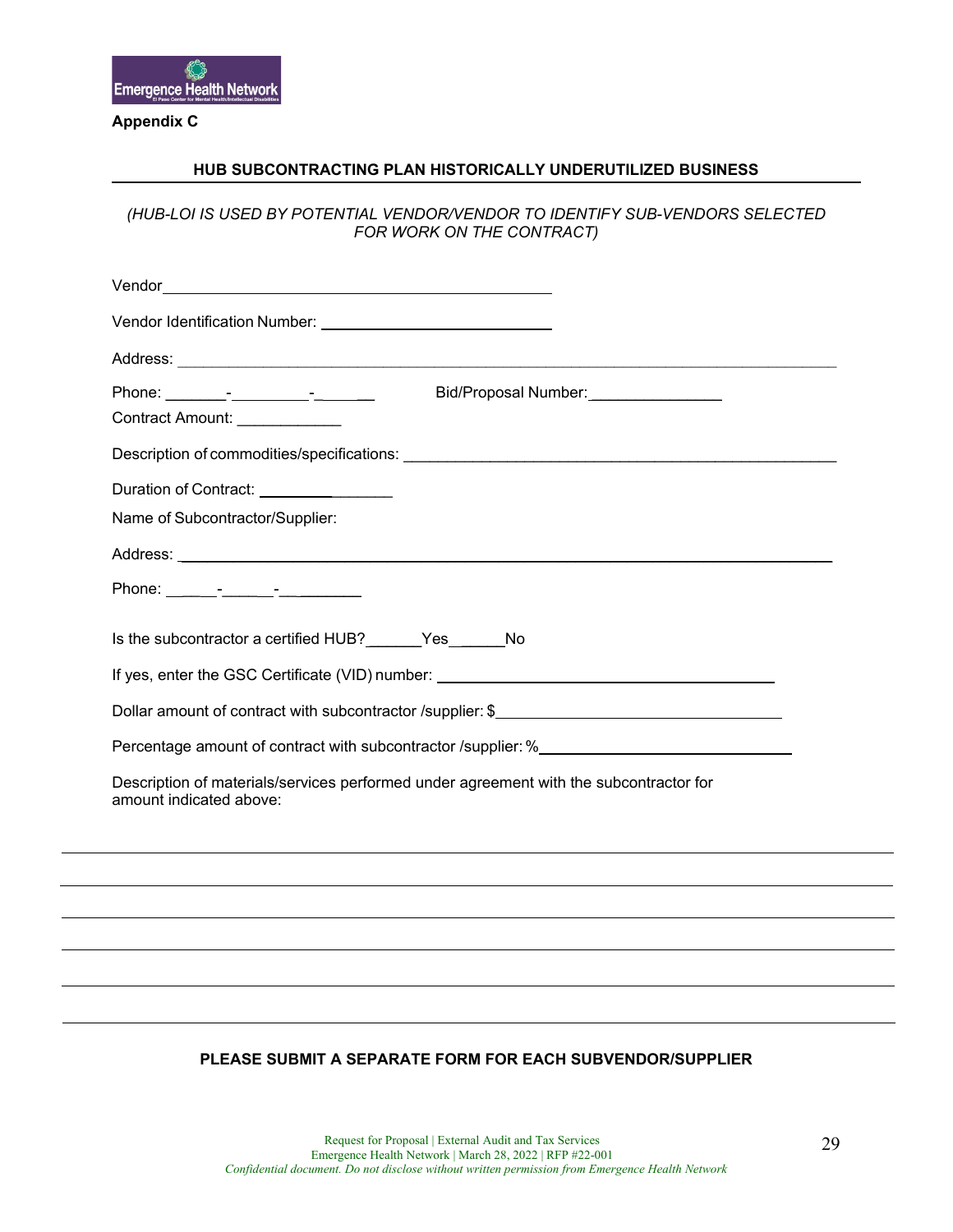

**Appendix D**



## **CONFLICT OF INTEREST QUESTIONNAIRE FORM CIQ**

**For vendor or other person doing business with a local governmental entity**

| This questionnaire reflects changes made to the law by H.B. 1491, 80th Leg., Regular                                                                                                                                                                                                    | <b>OFFICE USE ONLY</b> |  |  |
|-----------------------------------------------------------------------------------------------------------------------------------------------------------------------------------------------------------------------------------------------------------------------------------------|------------------------|--|--|
| Session.                                                                                                                                                                                                                                                                                | Date Received          |  |  |
| This questionnaire is being filed in accordance with Chapter 176, Local Government Code by a<br>person who has a business relationship as defined by Section 176.001(1-a) with a local<br>governmental entity and the person meets requirements under Section 176.006(a).               | RFP# 22-001            |  |  |
| By law, this questionnaire must be filed with the records administrator of the local governmental<br>entity not later than the 7th business day after the date the person becomes aware of facts that<br>require the statement to be filed. See Section 176.006, Local Government Code. |                        |  |  |
| A person commits an offense if the person knowingly violates Section 176.006, Local Government<br>Code. An offense under this section is a Class C misdemeanor.                                                                                                                         |                        |  |  |
| Name of person who has a business relationship with local governmental entity.<br>1                                                                                                                                                                                                     |                        |  |  |
| $\overline{2}$<br>Check this box if you are filing an update to a previously filed questionnaire.                                                                                                                                                                                       |                        |  |  |
| (The law requires that you file an updated completed questionnaire with the appropriate filing authority not later than the 7th<br>business day after the date the originally filed questionnaire becomes incomplete or inaccurate.)                                                    |                        |  |  |
| 3                                                                                                                                                                                                                                                                                       |                        |  |  |
| Name of local government officer with whom filer has employment or business relationship.                                                                                                                                                                                               |                        |  |  |
| Name of Officer                                                                                                                                                                                                                                                                         |                        |  |  |
| This section (item 3 including subparts A, B, C & D) must be completed for each officer with whom the filer has an<br>employment or other business relationship as defined by Section 176.001(1-a), Local Government Code. Attach<br>additional pages to this Form CIQ as necessary.    |                        |  |  |
| A. Is the local government officer named in this section receiving or likely to receive taxable income, other<br>than investment income, from the filer of the questionnaire?                                                                                                           |                        |  |  |
| Yes<br>No                                                                                                                                                                                                                                                                               |                        |  |  |
| B. Is the filer of the questionnaire receiving or likely to receive taxable income, other than investment<br>income, from or at the direction of the local government officer named in this section AND the taxable<br>income is not received from the local governmental entity?       |                        |  |  |
| No<br>Yes                                                                                                                                                                                                                                                                               |                        |  |  |
| C. Is the filer of this questionnaire employed by a corporation or other business entity with respect to<br>which the local government officer serves as an officer or director, or holds an ownership of 10<br>percent or more?                                                        |                        |  |  |
| Yes<br>No                                                                                                                                                                                                                                                                               |                        |  |  |
| D. Describe each employment or business relationship with the local government officer named in this section.                                                                                                                                                                           |                        |  |  |
|                                                                                                                                                                                                                                                                                         |                        |  |  |
| Signature of the person doing business with the governmental entity<br>Date                                                                                                                                                                                                             |                        |  |  |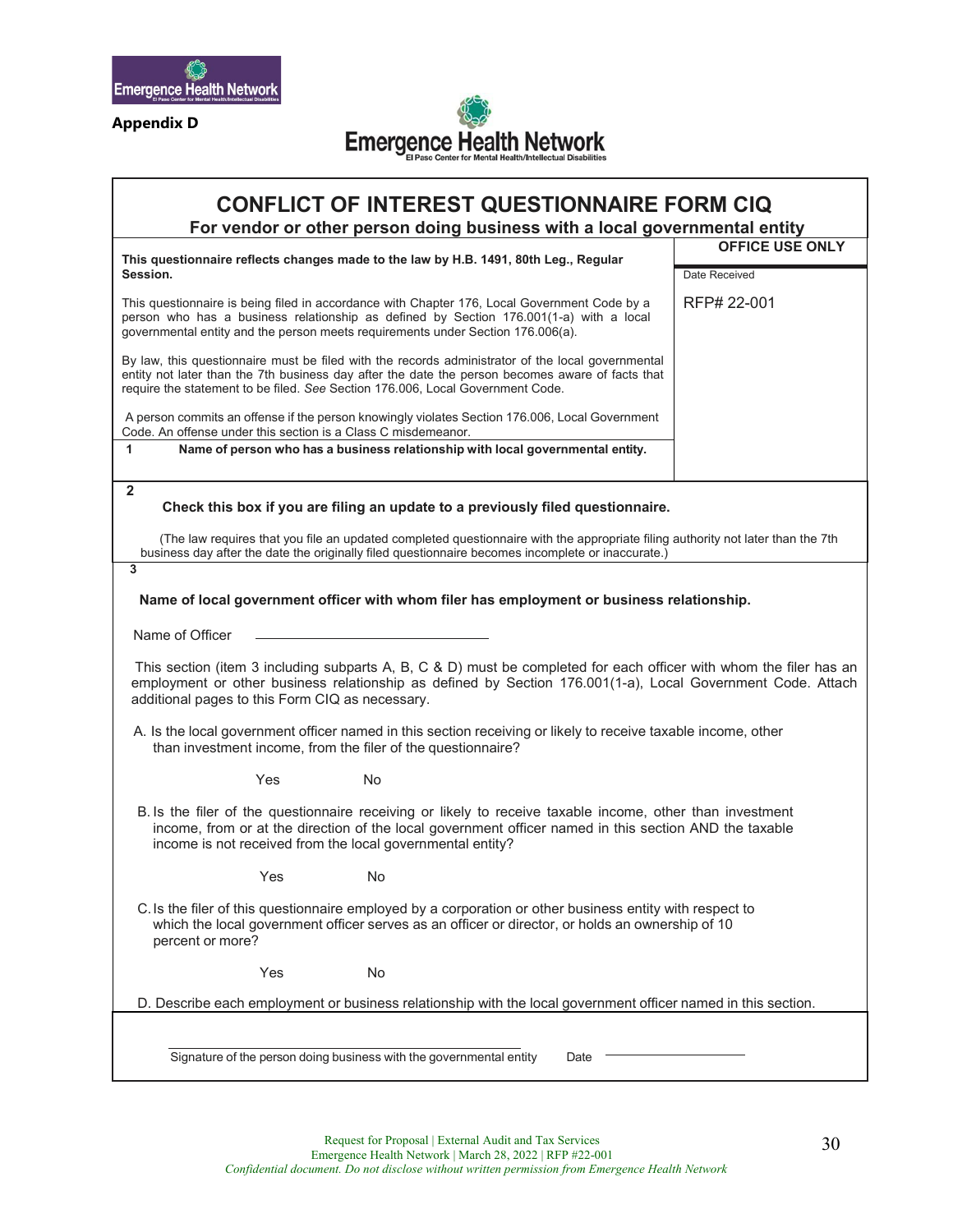

**Appendix E**



### **CERTIFICATION REGARDING LOBBYING**

#### **PART A. PREAMBLE**

Federal legislation, Section 319 of Public Law 101-121 generally prohibits entities from using federally appropriated funds to lobby the executive or legislative branches of the federal government. Section 319 specifically requires disclosure of certain lobbying activities. A federal government-wide rule, "New Restrictions on Lobbying", published in the Federal Register, February 26, 1990, requires certification and disclosure in specific instances.

#### **PART B. CERTIFICATION**

This certification applies only to the instant federal action for which the certification is being obtained and is a material representation of fact upon which reliance was placed when this transaction was made or entered into. Submission of this certification is a prerequisite for making or entering into this transaction imposed by section 1352, title 31, U.S. Code. Any person who fails to file the required certification shall be subject to a civil penalty of not less than \$100,000 for each such failure.

The undersigned certifies, to the best of his or her knowledge and belief, that:

- 1. No federally appropriated funds have been paid or will be paid, by or on behalf of the undersigned, to any person for influencing or attempting to influence an officer or employee of any agency, a member of Congress, an officer or employee of Congress, or an employee of a member of Congress in connection with the awarding of any federal contract, the making of any federal grant, the making of any federal loan, the entering into of any cooperative agreement, or the extension, continuation, renewal, amendment, or modification of any federal contract, grant, loan, or cooperative agreement.
- 2. If any funds other than federally appropriated funds have been paid or will be paid to any person for influencing or attempting to influence an officer or employee of any agency, a member of Congress, an officer or employee of Congress, or an employee of a member of Congress in connection with these federally funded contract, subcontract, subgrant, or cooperative agreement, the undersigned shall complete and submit "Disclosure Form to Report Lobbying", in accordance with its instructions.
- 3. The undersigned shall require that the language of this certification be included in the award documents for all covered subawards at all tiers (including subcontracts, subgrants, and contracts under grants, loans, and cooperative agreements) and that all covered subrecipients will certify and disclose accordingly.

Do you have, or do you anticipate having covered sub-awards under this transaction? □ Yes

 $\Box$  No

| <b>Name of Provider</b>                  | Vendor ID No. or Social Security No. Program No. |  |
|------------------------------------------|--------------------------------------------------|--|
| <b>Name of Authorized Representative</b> | <b>Title</b>                                     |  |

Signature – Authorized Representative Date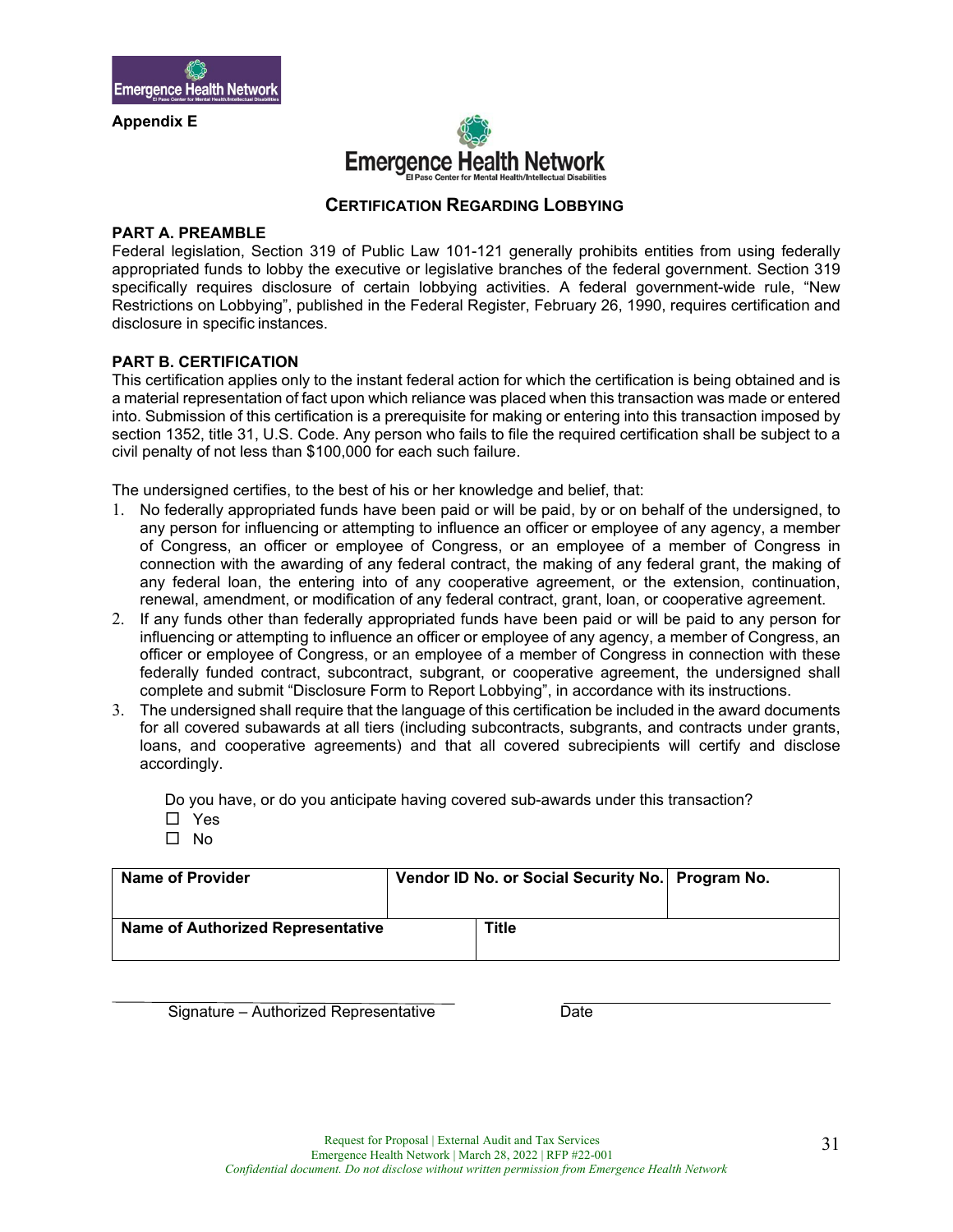

**Appendix F**



201 E. Main Suite 600 El Paso, TX 79901 (915) 887-3410 Fax: (915) 351-4703

**\_\_\_\_\_\_\_\_\_\_\_\_\_\_\_\_\_\_\_\_\_\_\_\_\_\_\_\_\_\_\_\_\_\_\_\_\_\_\_\_\_\_\_\_\_\_\_\_\_\_\_\_\_\_\_\_\_\_\_\_\_\_\_\_\_\_\_\_\_\_\_\_\_\_\_\_\_\_** 

RE: External Auditing and Tax Services RFP # 22-001

Dear Applicant:

All applicants and potential vendors who contract or seek to contract for the sale or purchase of property, goods, or services with any local government entity to complete and submit a Conflicts of Interest Questionnaire.

Attached is a copy of the questionnaire.

In filling out the Questionnaire, the following are EHN Officers that will award the proposal and the employees which will make a recommendation:

EHN Officers:

 Thomas B. Goldfarb, Chair Alexsandra Annello, Vice-Chair Cindy Stout., Secretary David Stout, Trustee Dr. Peter M. Thompson, Trustee Monica Salaiz-Narvaez, Trustee Brenda A. Risch, Trustee Lt. Scott Romero – Ex Officio

EHN Employees:

 Kristen Daugherty, CEO Ashley Sandoval, Associate CEO Carlos Ortiz, CFO Rene Hurtado, Chief of Staff Rene Navarro, Chief Compliance Officer Tewiana Norris, Ph. D. Chief Nursing Officer Chrystal Davis, Chief Clinical Officer Marcelo Rodriguez-Chevres, MD, CMO, ODD Psychiatry Juan Gonzalez- Chief Information Officer Carol Thornburg DO- CMO Substance Abuse Sylvia Rodriguez, Purchasing Manager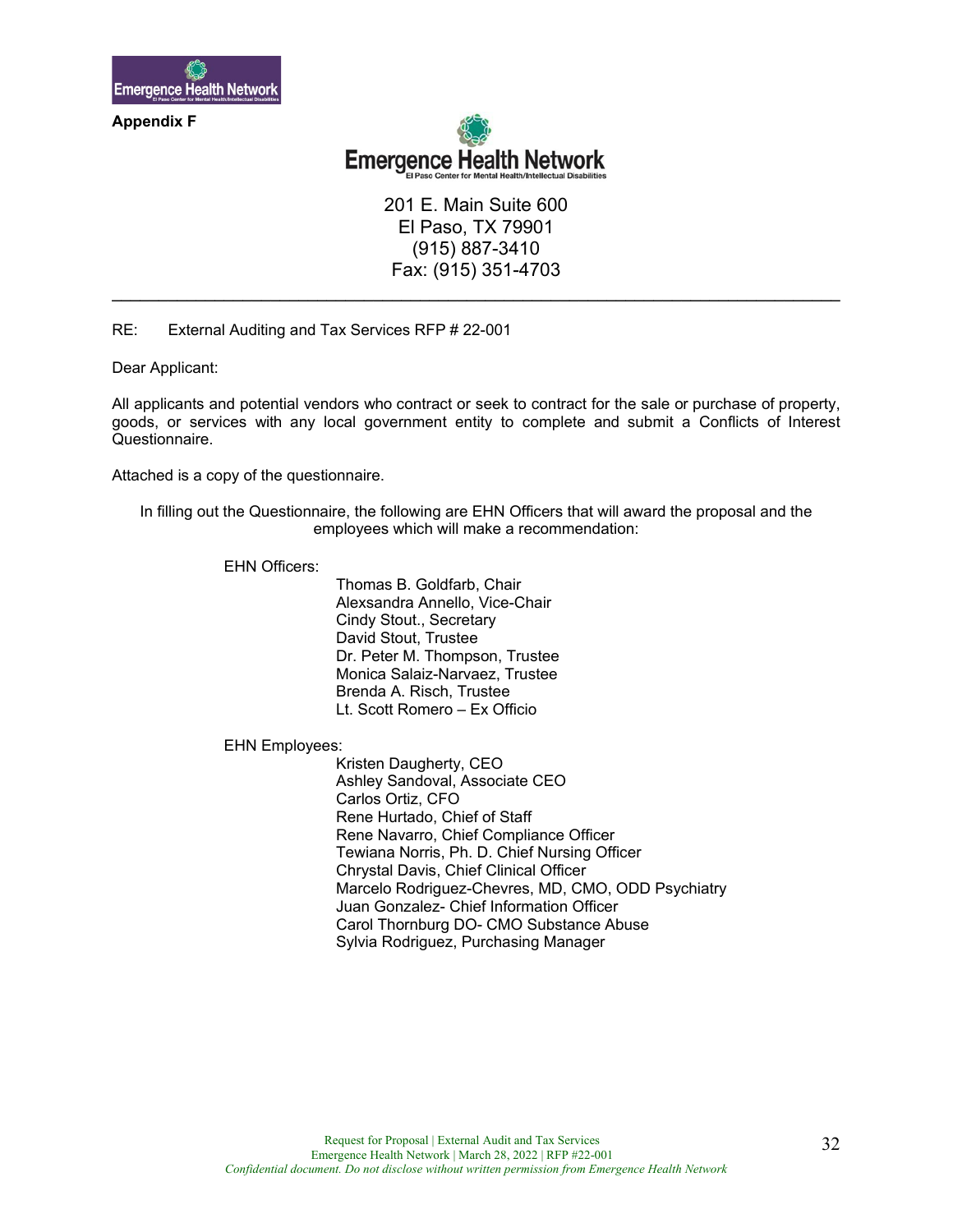

### **Appendix G**

## **SOLICITATION CHECKLIST External Auditing and Tax Services RFP # 22-001 This Checklist Is Provided for Your Convenience**

Did you visit our website (www.emergencehealthnetwork.org) for any addendums? Did you provide one original, or an electronic copy submitted to RFP@ehnelpaso.org of your response? Electronic copies must reflect the original hard copy in a PDF format. Did you sign all documents?

- $\Box$  EHN Signature Page (Appendix A)
- $\Box$  Deviation Form (Appendix B)
- $\Box$  Hub Subcontracting Plan Historically Underutilized Business (Appendix C)
- $\Box$  Conflict of Interest Questionnaire (Appendix D)
- $\Box$  Certification Regarding Lobbying (Appendix E)
- $\Box$  Transmittal letter
- $\square$  Pricing Worksheet
- $\square$  Summary of Proposal
- $\square$  Financial Consideration
- Customer References

**Appendix H**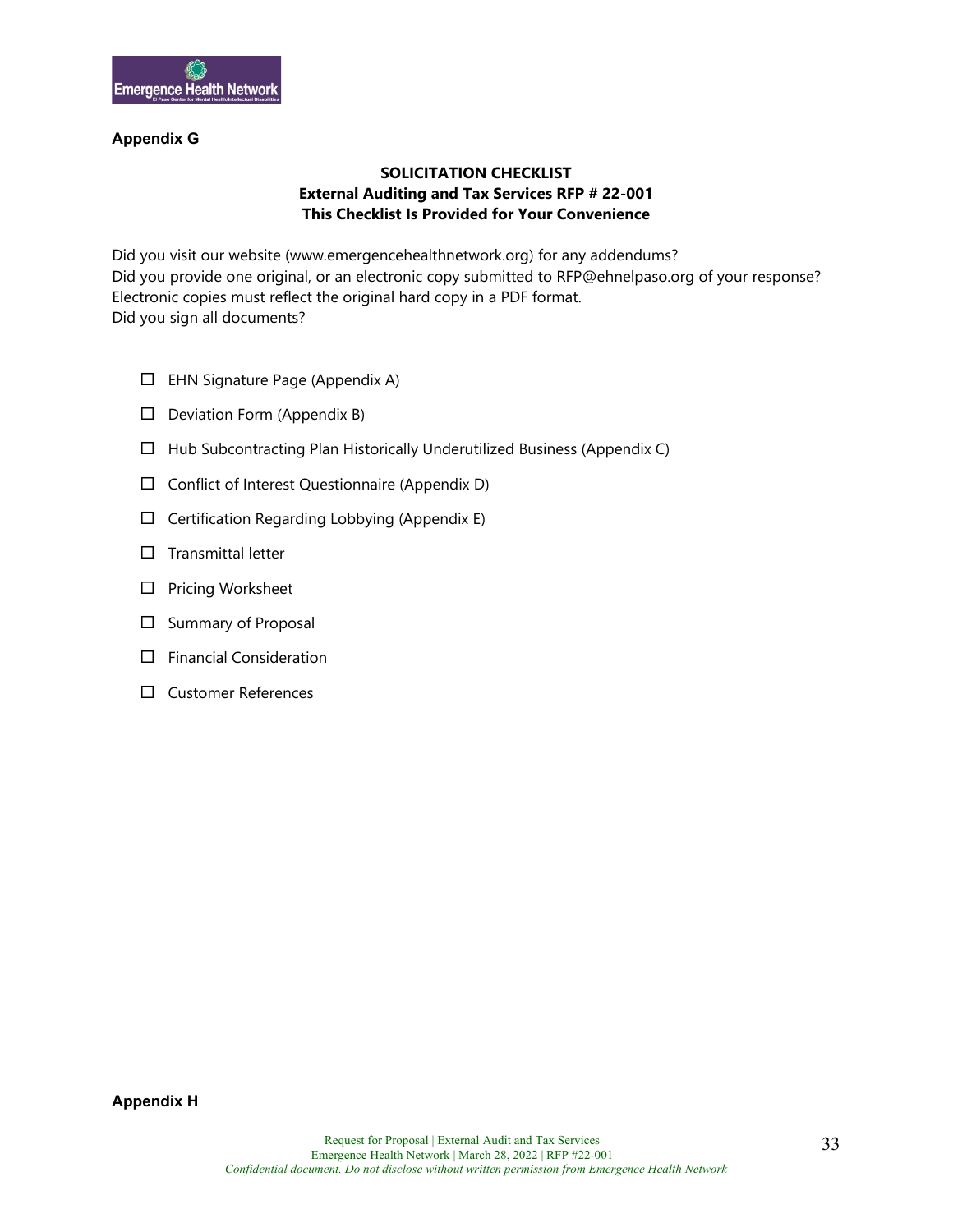

## **ACRONYMS**

- ACEO Associate Chief Executive Officer
- AES Advanced Encryption Standards
- BAA Business Associate Agreement
- BAFO Best and Final Offer
- CEO Chief Executive Officer
- CIQ Conflict of Interest Questionnaire
- CFR Code of Federal Regulations
- DUA Data Use Agreement
- EHN Emergence Health Network
- FEIN Federal Identification Number
- FTP File Transfer Protocol
- GAAP Generally Accepted Accounting Principles
- HHSC Health and Human Services Commission
- HIPAA Health Insurance Portability and Accountability Act
- HTTP Hyper-Text Transfer Protocol
- ISO International Organization for Standardization
- IT Information Technology
- LIDDA Local Intellectual and Developmental Disability Authority
- LMHA Local Mental Health Authority
- MFP Multi-function Printer
- NIST National Institute of Standards and Technology
- QSOA Qualified Service Organization Agreement
- SQL Structured Query Language